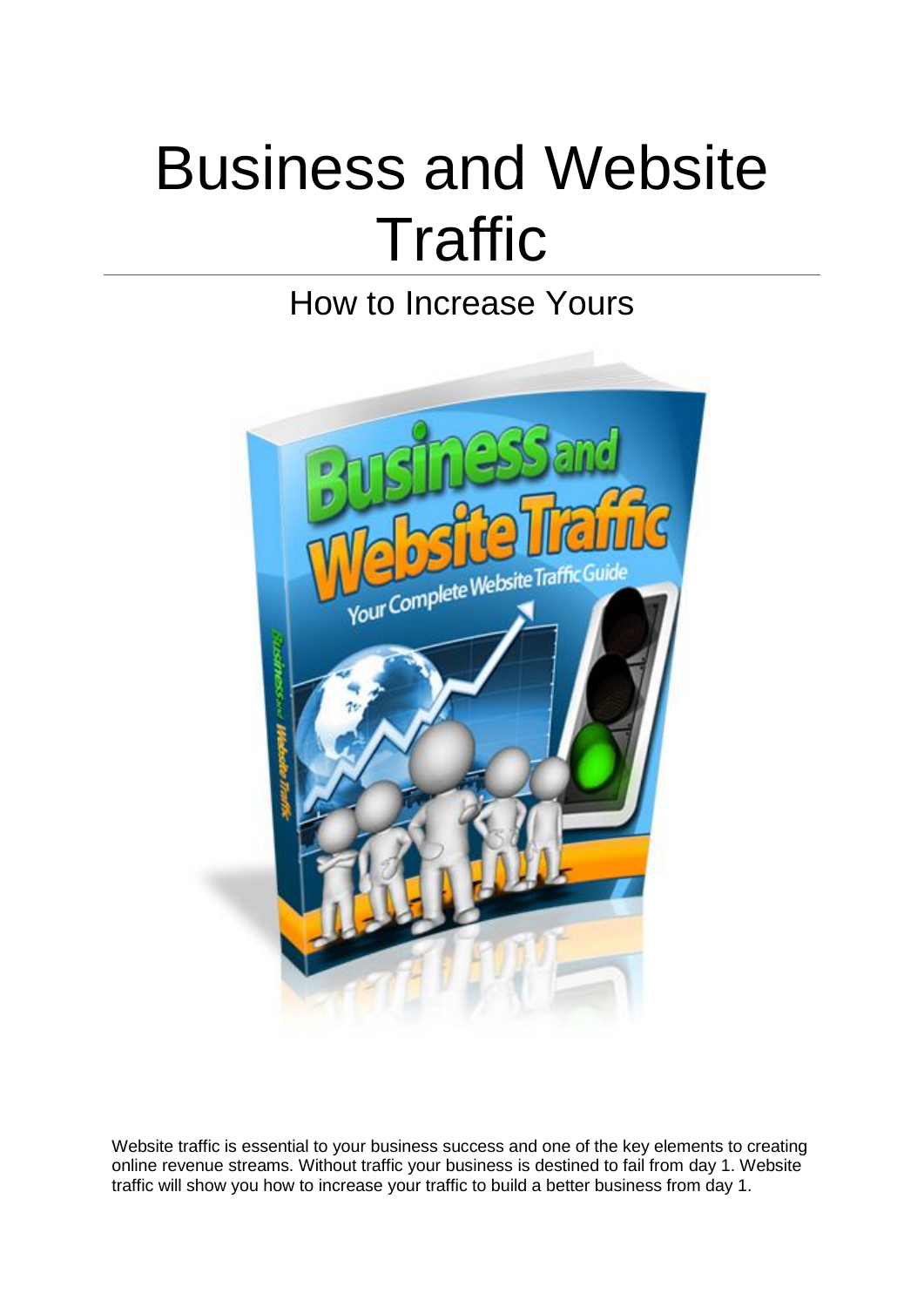## **Contents**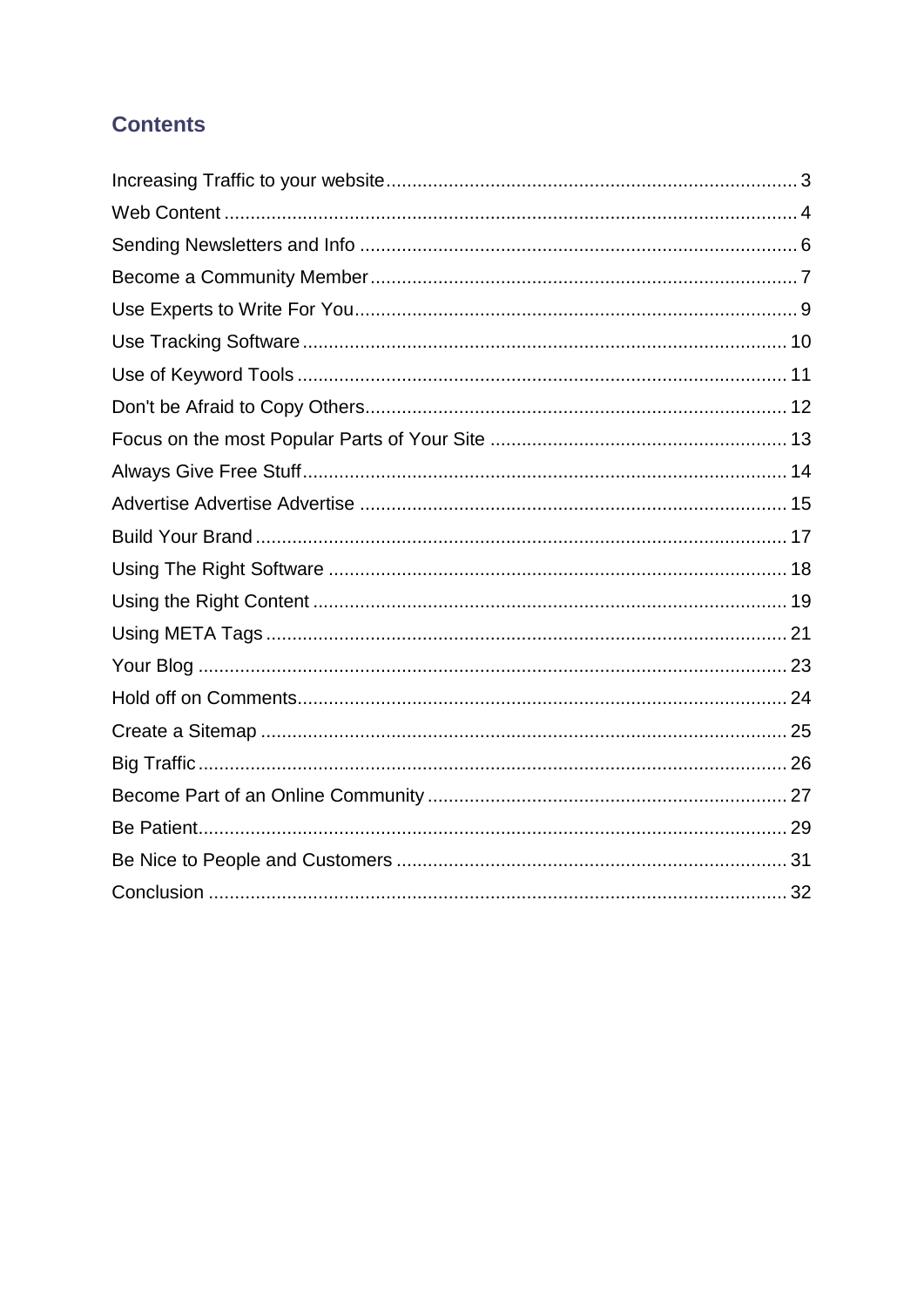

## **Increasing Traffic to your website**

<span id="page-2-0"></span>The World Wide Web has truly pervaded all aspects of human existence. Everything and everyone is going online now, and the move towards a totally connected world is not "if" anymore, it's "when".

Statistics show that up to 85% of the people who spend time online also purchase online. If you take the North American continent alone where more than 75% of the population have a broadband Internet connection at home, even if a fraction of these people buy online, it is still a huge market.

Online purchasing is also seeing tremendous growth and many companies are projecting a doubling of volume in just three years. If you take PayPal as a case in point, they have gone from \$2 billion in payment volumes in 2002 to \$16 billion in 2009 with revenues crossing \$2.4 billion.

Amazon is another case that you can take as an example. Considering that Amazon is one of the largest online retailers, if not the largest, just looking at their total sales volume will show you that the trend in terms of online purchasing is only going up. While just a few years ago, in 2006, Amazon was about par with retail sales, since then they have posted higher growth rates, including during the recession years while retail sales has seen a steady decline in sales. Amazon has posted a 16% growth since the last one year alone while retail sales have grown only by 2.5%.

Online is where you will have to be in the future and whether you are selling something or just blogging about your thoughts, if you are serious about it you will have to do something to increase web traffic to your site.

There are a number of ways in which you can do this and there are a number of people who give free advice on what you need to do to increase web traffic. One of the most common things you hear is SEO or Search Engine Optimization, and while this is something that you have to keep in mind, there are a number of other things that you can also think about.

This guide is meant to be informative to help beginners who want to set up their own websites on the salient points that they will have to keep in mind while they do this. Some of the tips may be a little complicated, but most of them are very simple and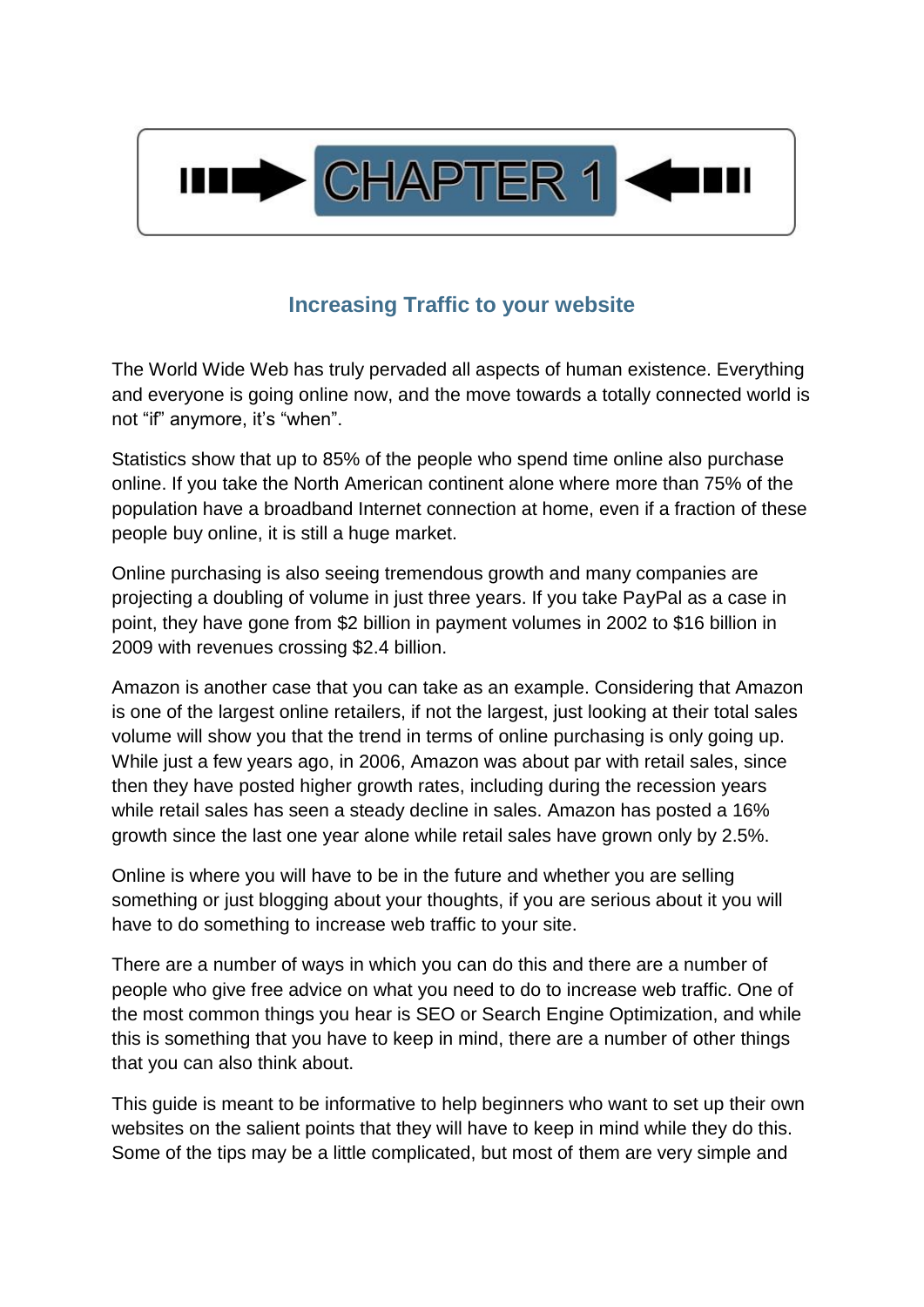how popular your site becomes depends on how effectively you can bring them all together.



## **Web Content**

<span id="page-3-0"></span>The content that you put up on your website is the most critical thing that you need to think of. In the same way that a store will do well only if they sell things that people need, you will get people visiting your website only if you give something that people are looking for. Of course it also means that you are entering a crowded market because genuinely unique niches are hard to come by. If you do find one, you are on to a good thing, but even if not, as long as you make the content appealing, you are sure to find takers.

Do something that others don't do. For example, selling products or services online is catching on really fast, and you will find a number of sites with products that link back to the larger online retailers like Amazon or eBay. If you want to do the same, it is not that difficult, except that there is something that you will have to give that other websites do not offer. For example, if you offer a personal review of the product that you are selling you are sure to develop a certain number of loyal customers and as long as the reviews are informative and helpful you will only get more customers with time.

There are other websites that offer the same thing, but most of them will have only a couple of lines that they probably found in other websites and copied. If you give information that is more detailed and specific, things that only a user would know, you are sure to make a hit.

#### **Keep people coming back for more!**

This does take more work and time, but unless you are willing to invest in good content, there is really no point in proceeding further. Make sure that you do your research. Even if you are only selling dog collars, as long as you give the pros and cons of each one honestly people will appreciate it. The goal should be to make the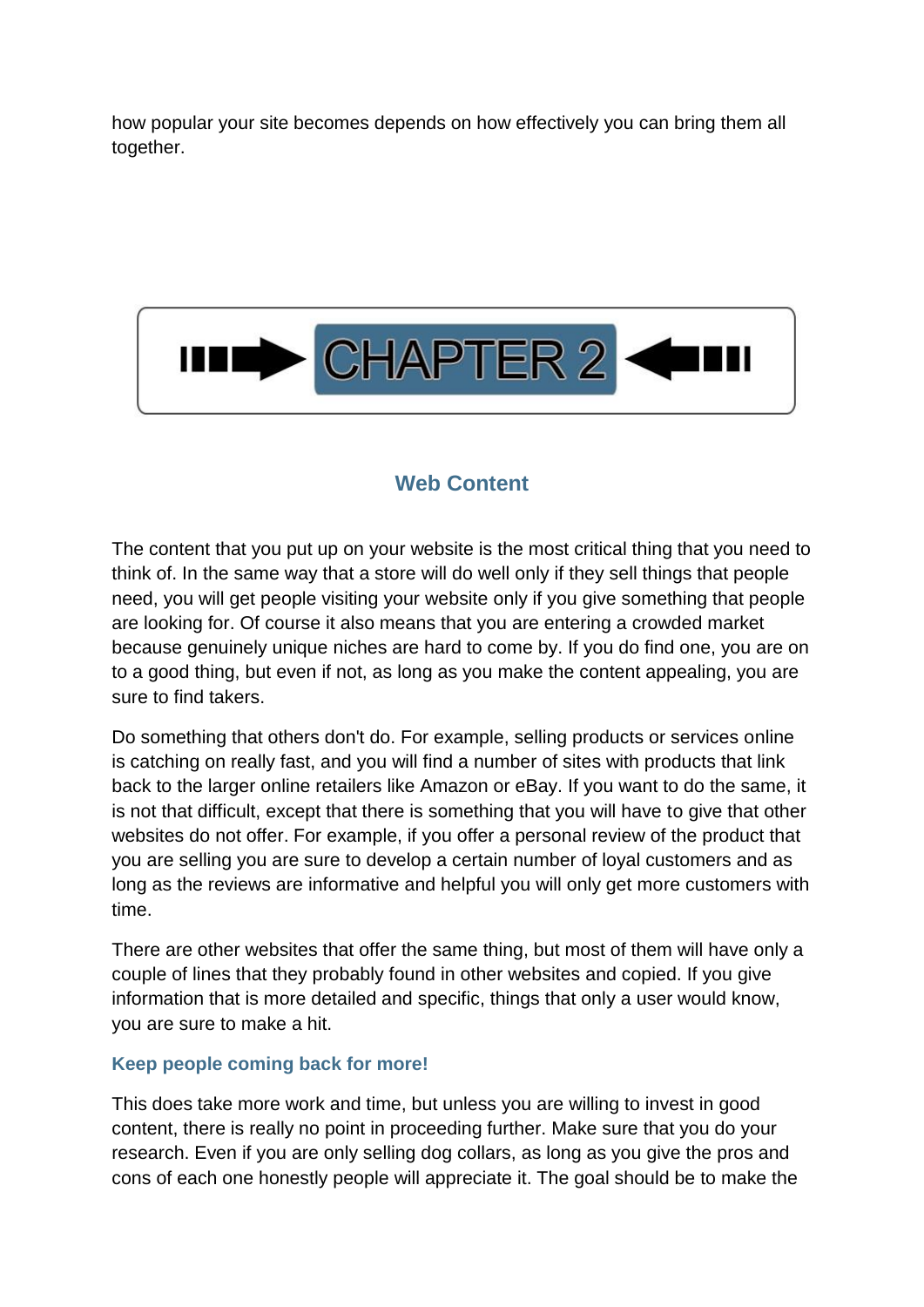content such that people who even casually visit your site once will bookmark it and keep coming back.

#### **Keep it short and simple**

While writing your content, remember that just because you want to be informative you should not have long winded articles. Statistics show that between 600 and 800 words is the best length for most online articles. If you want to fill space in your site use other interactive content. Not only will this make the whole thing nicer to see and read it will also relieve the monotony of just plain text.

Even if you do not have the expertise to create interactive content, just using bullet points and charts in-between text will break it up into smaller more easily read pieces.

#### **Stay who you are**

Lastly, while writing, never lose your human voice. While writing it is easy to lose the personal touch that you give when talking and instead go for a more professional voice. The only thing that this will serve to do is to make visitors feel unwanted.

This becomes more of a problem as you grow, because as you see more money come in you will start to streamline the content. You need to walk a tight rope here because it is very easy to lose what brought people to your site in the first place while doing this. The risk of changing anything is that just as there is potential for success, there is an equally good chance for failure too.

One more thing that you should keep in mind when developing web content is that the more graphics you have, the more time it takes to load the page. While this may not be a problem with many people because they have a broadband connection, a number of people access the net through their phones and tablets, and heavy websites really slow down these machines when not on a wifi connection. Find that balance.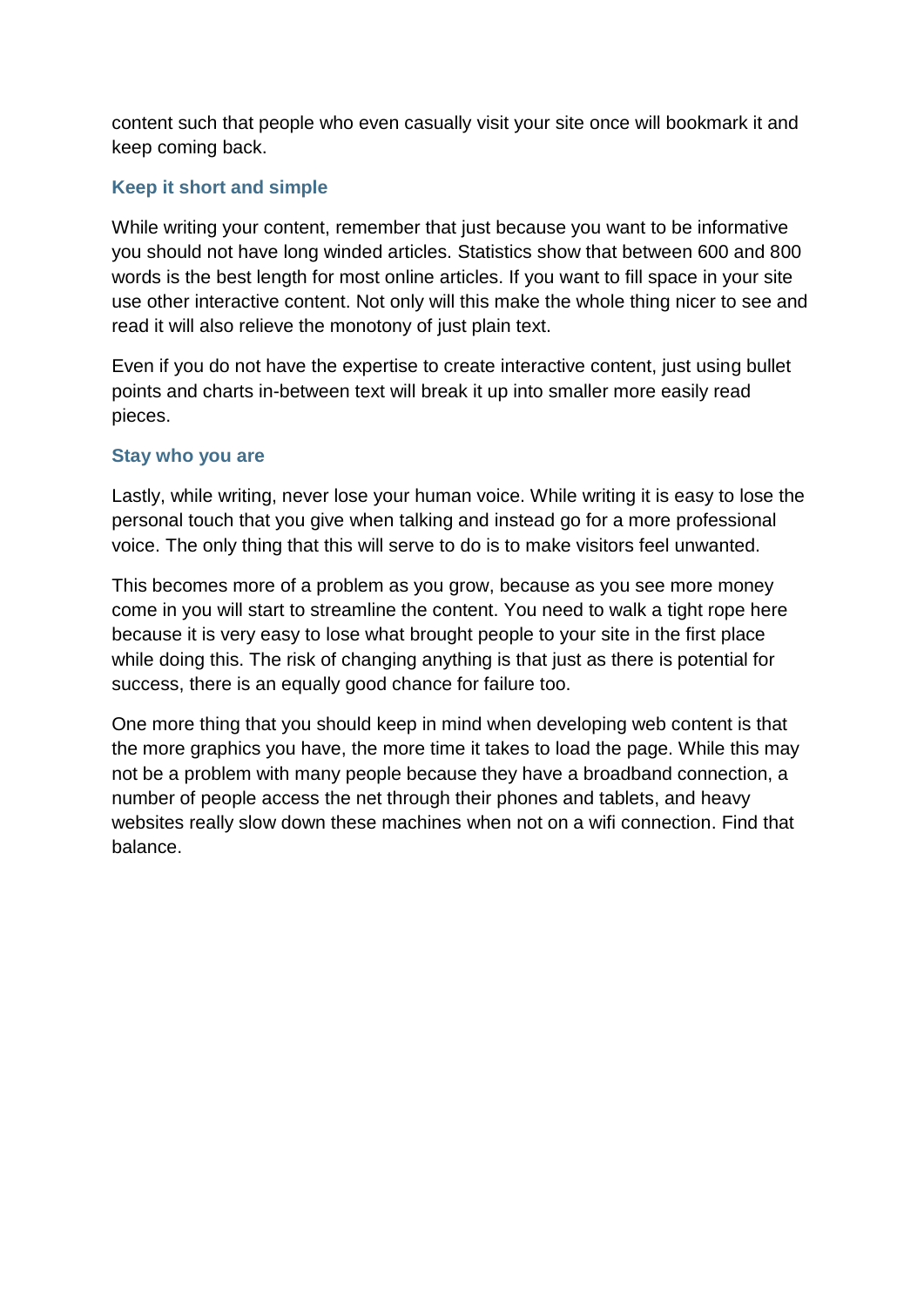

## **Sending Newsletters and Info**

<span id="page-5-0"></span>Newsletters and subscribers are a big thing in many websites nowadays. Websites ask people to subscribe to their free newsletters and keep sending out information every week or sometimes more frequently depending on the strategy that they follow. A few years ago, there may have been an issue with spam filters and emails being placed in junk folders. Today, this is still true but ISP are realizing the fact that news letters are here to stay, so place news letters and email info high on your list of to do's when feeding your subscribers.

When you do send out your email's and newsletters it is a good idea to get creative with content and the title of your email. Interesting titles create open rates, and open rates create revenue. Try to offer interesting titles which offer value. Depending on your business you should be able to work out what your subscribers want to read and what sells after some time of research.

#### **Give them the option**

A better idea is to give the option to people to subscribe to an RSS feed. This gives them the option to either choose to subscribe or not which means that only genuinely interested people will. It will also give you a much more accurate idea of how popular your site is because most of those who subscribe will actually read what you have to say. You now have three good option for people to read your content.

- *1. RSS Feed*
- *2. Email Newsletters*
- *3. Your website content via bookmarks*

#### **Give value**

When you have your subscriber interest, the best ways of generating interest is to give huge value. Don't just write rehashed information that is easily found in other places online. If you are recommending a particular software for a specific purpose give honest impressions that are not found elsewhere. You may think that this is too much to give away freely, but look at it this way. Open Source is catching on like blazes now, and there is a free alternative to almost everything, including Operating Systems. If you want to charge for your opinions as well as for the product that you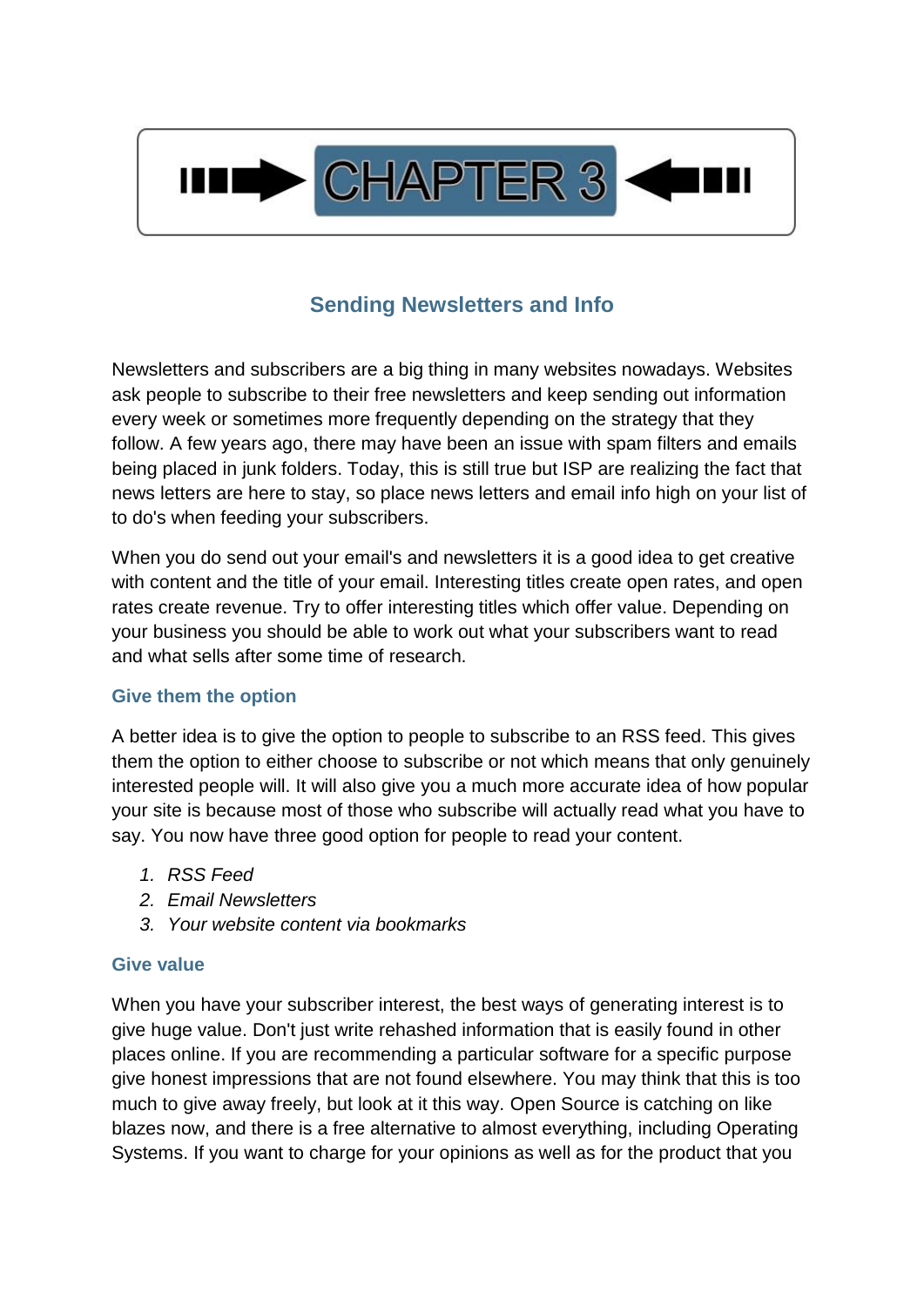sell, you will find that someone else is only charging for the product and is offering their opinions freely resulting in a movement away from your site.

In conclusion to giving value, ensure you give the best value. Remember, you are in competition with a lot of other websites and newsletters around the globe. stand out to make a difference.



## **Become a Community Member**

<span id="page-6-0"></span>If you are starting a website business, chances are that there is already an online community on the niche that you want to start yours in. Make sure that you become involved and join them. Don't get so high and mighty that you think that everything that you write online should get you money. Write on other people's blogs and websites too. Just make sure that you link back to your site. Usually this is done in the signature and is one of the most effective ways of generating traffic to your site as long as what you write is worth reading. If the posting was good, people will come to your site just to read other articles written by you which is what you want. Gone are the times of selfish business owners. Giving and sharing content are the new ways to do business. People respect the knowledge of others and follow that knowledge. This is how you will generate your content.

#### **Quote, but link**

If you are pushed for content, another way is to quote from an article written elsewhere on the net. Usually nobody minds you quoting as long as you give them credit for it and link back to their site as well. Not only is this good etiquette, it will also improve your standing within the community which means that slowly, other more established people will start to link to your site. Remember, people respect knowledge.

Apart from the traffic that this linking generates, there is another more valuable reason for doing this. Most search engines do not index a website as soon as it is hosted. There are a number of people who create sites on free to use communities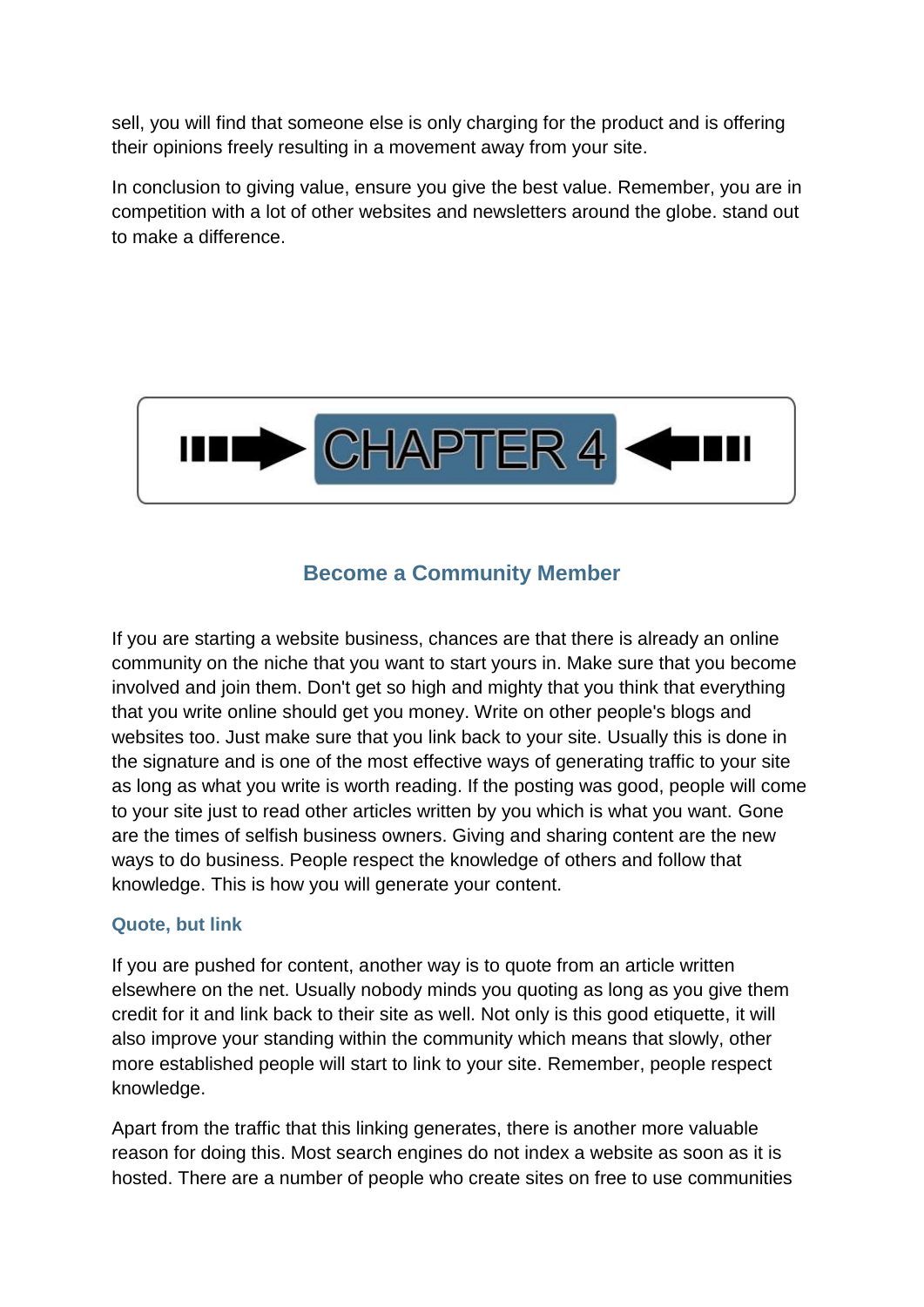and then do not follow it up. Obviously no search engine wants any site like this in their results. One way that they identify if a site is in use and is genuine is by the number of links back to it. If these links are from sites in good standing with the search engines, the chances of your site getting indexer faster are greater.

However, you do need to remember to write original content 99% of the time and do not quote everyone else's content 100% of the time. The search engines love original content.

#### **Use article directories**

An older, but still very popular way of getting these links back is by posting articles on article directories and then linking it to your site in the bio section. There are many such article directories that allow you to upload content free although they have certain criteria about the kind of articles that you can upload. Ezine Articles is only one among them and there are a number of others that you can post to.

What this does is help you upload a lot of content in places other than your website and then back link to your website thus improving your website standing with the search engines. This is where you use the SEO optimization that you hear about frequently. There are two goals to doing this, one is the already mentioned improving of ranking with search engines, and the other is that sometimes these articles will actually come up higher in the ranking than your site. If this happens you will be driving traffic to your site from there too. Remember, original content is always the best way to achieve the best rankings from your articles and your website content.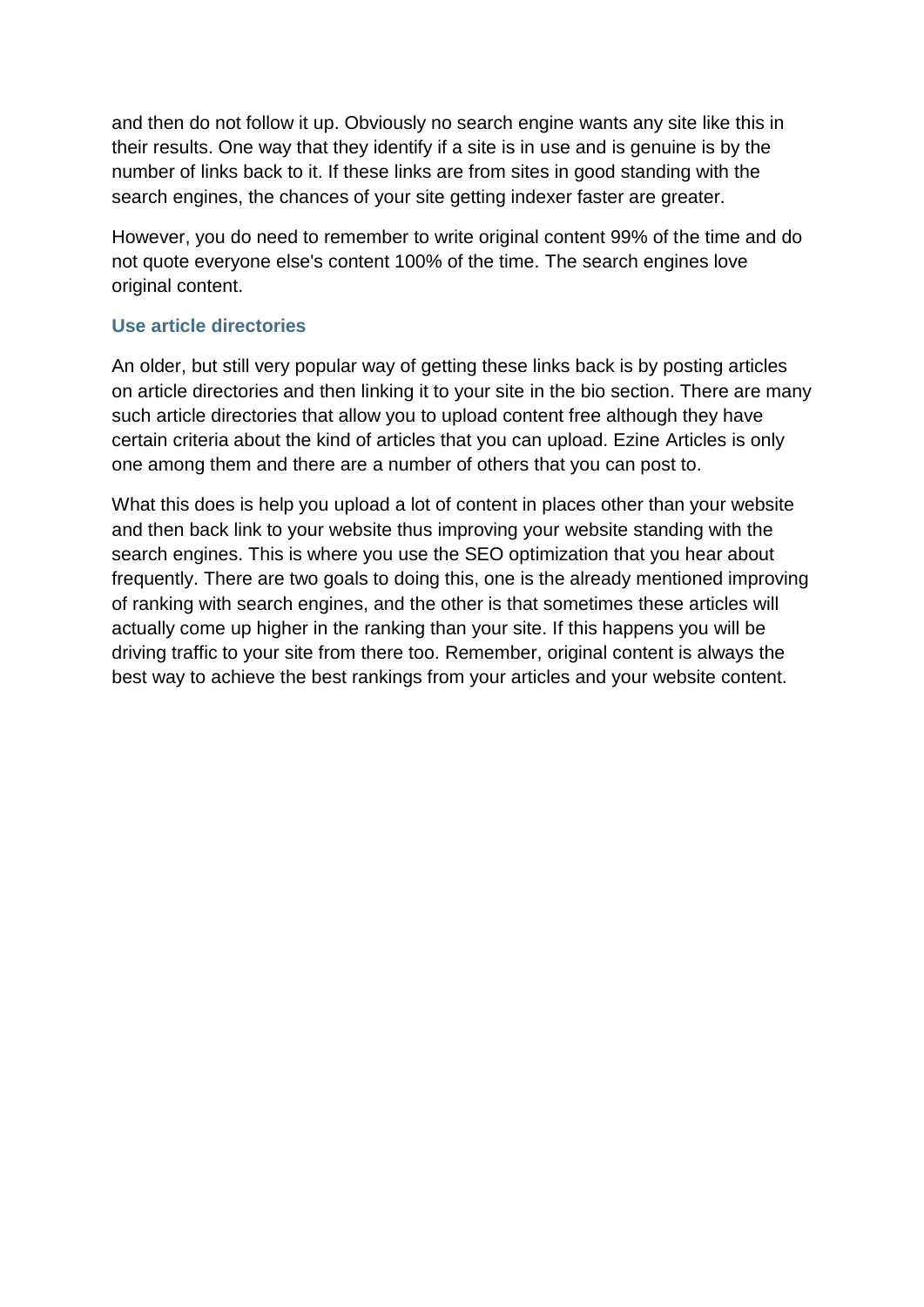

## **Use Experts to Write For You**

<span id="page-8-0"></span>This is easier said than done, but using experts is one of the most effective ways of generating traffic to your site. Whatever niche you are in, unless you yourself are an expert, getting one to write articles for you is a good idea. Of course, not many experts will actually consent to write anything for you, which is where the previous point comes in. Most of these experts would be high standing members of the community and as long as you lay the groundwork properly and get connected, they are sure to notice you. Over time you can approach them about writing something for you, and even if they decline, you've not lost anything by asking. By becoming a respected member in the community you will just be making it that much harder for them to refuse you when you do ask.

This is not something that you can do a couple of weeks after you start, or even a couple of months after you do. It takes time to earn a name, and even if you are not considered an expert in the field, as long as you make sure that you are a respected member in the community your chances are greater. Once you have an established website which offers some good content and has a reputable name, guest writers will come naturally. People will want to write for you, because of your search engine standings and traffic rankings. You more you grow the more attention you will get from interested writers and invited writers.

For example, if you want to start a website that recommends/sells software, make sure that you join a community where such software is discussed. Join as many as you can, and make sure that you participate. Help out others who ask for help and if you do this long enough it is the best way to get noticed. If you offer your time and expertise for free not only will those you helped directly come to your site the next time they want something, other members in your community will also link to your articles. Over time, some of them may even start recommending that their visitors visit your site. Helping others very rarely does not pay; it just takes time for you to see the results.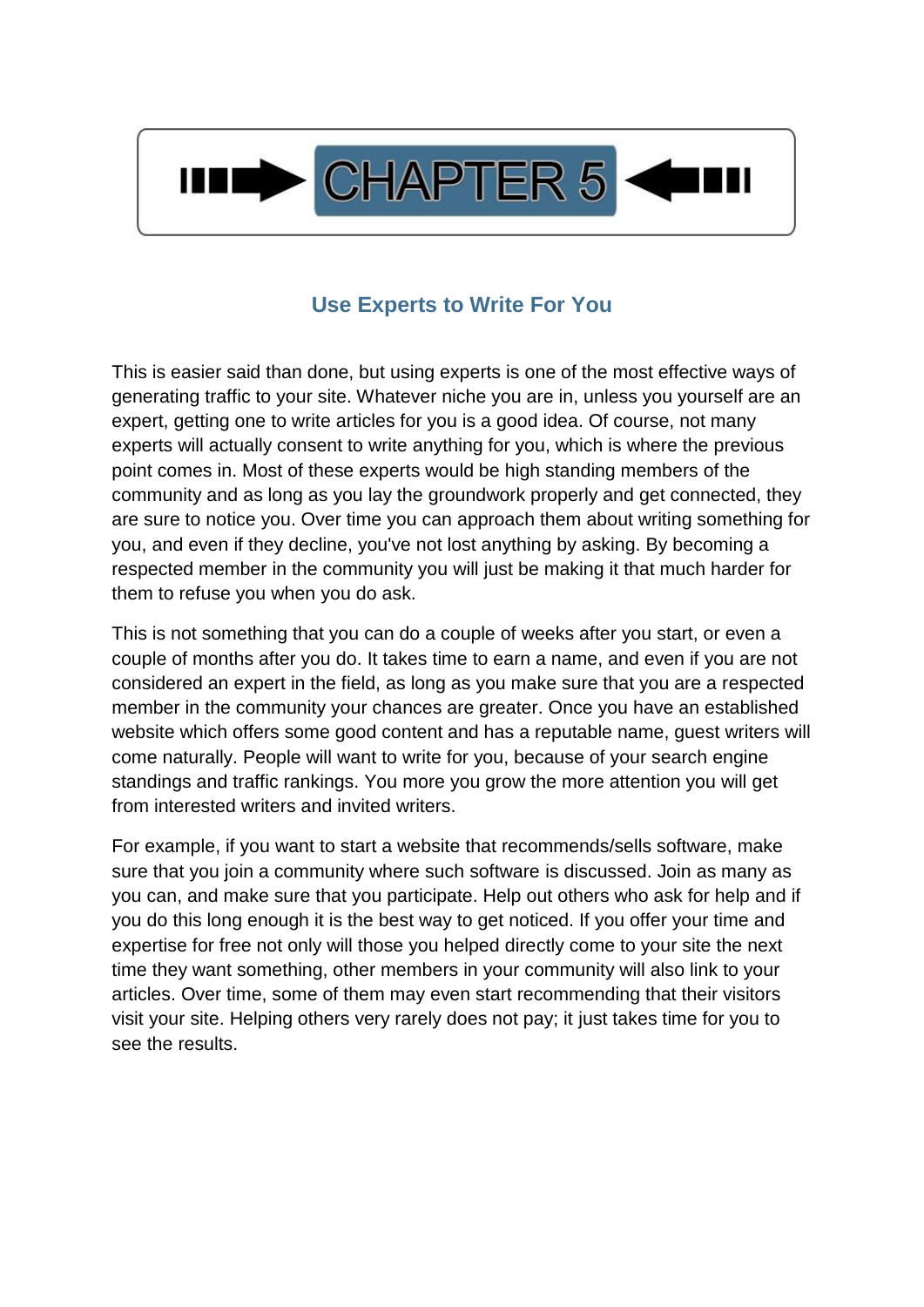

## **Use Tracking Software**

<span id="page-9-0"></span>Any business revolves around metrics. You need details of how many people visit your site, how long they spend at your site, which pages are the most often viewed and many other details that will help you improve your site. There are a few different ways to do this.

The most popular way is to use Google analytics. Google analytics is a free code that Google gives you that you have to put into each page of your website. This code runs every time a person visits your website and keeps track of everything from whether this was their first visit to how long they spend in each page. This is not a foolproof method because this system does not take into account people, who disable Java script in their browsers, but the number of people who do this is very small and in any case Google only uses 500,000 randomly taken hits for their metrics.

Although Google analytics is the largest used such software there are others too that you can use, both free as well as paid. There are issues with running such software starting with increased loading time, but they are getting better and better with each passing month.

There are some websites that do not use Google analytics because the information thus collected can be accessed by others. By others, it does not mean retail customers, but for example Google itself retains this information for their uses. Large corporations are not comfortable with other companies gaining information about their websites and therefore do not go with Google, but for most of us analytics is good enough and an excellent resource for small to medium business owners.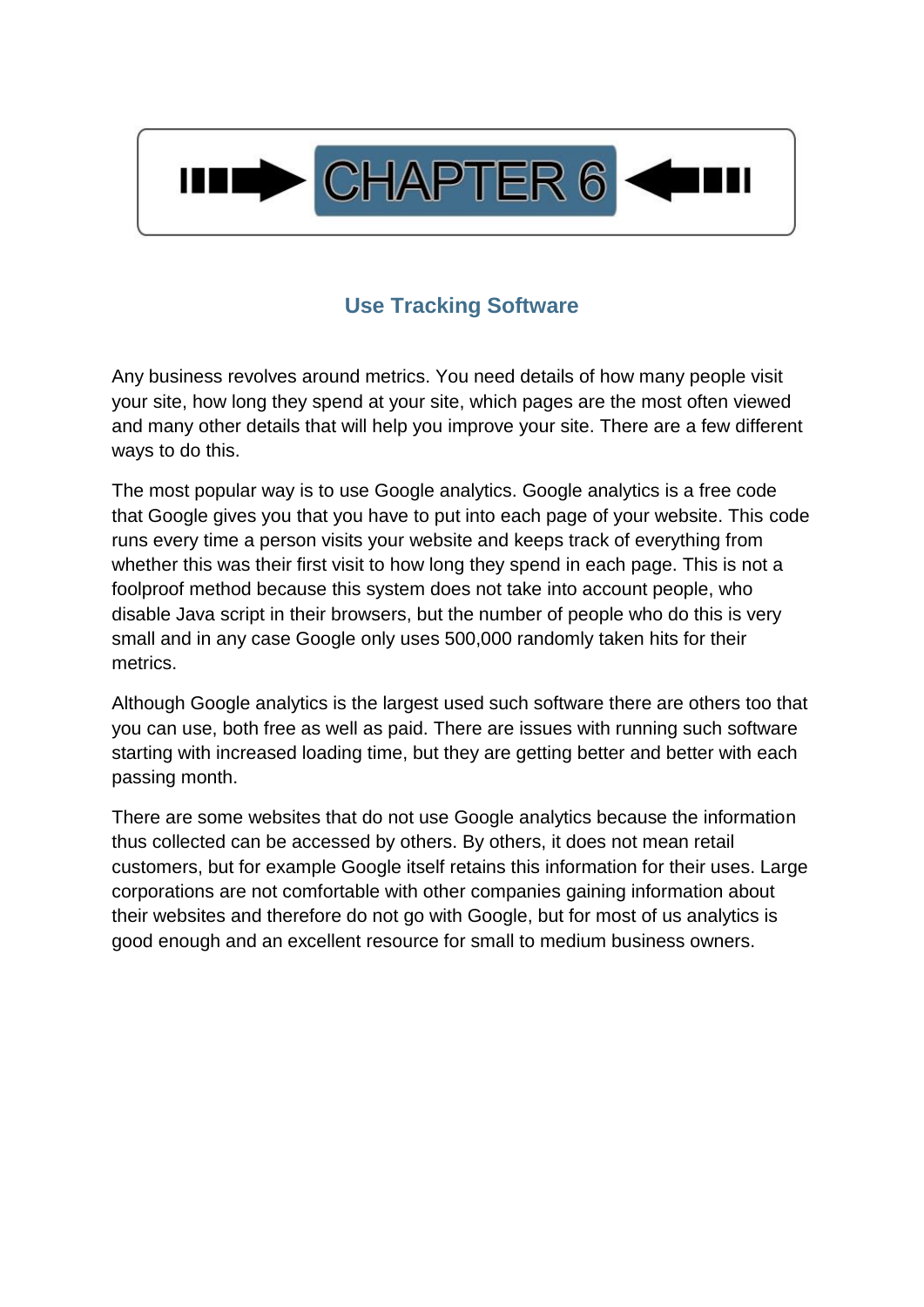

## **Use of Keyword Tools**

<span id="page-10-0"></span>Using key words is one of the most important things that you will have to do. First, you will have to decide what the keywords are that most people may use when they want to look for what you are providing. Think about the words people would use to find your site, and the more people who contribute, the more exhaustive the list is going to be. After you have narrowed down the general keywords that you think that people will be looking for, you can use specific software like Google's keyword tool, Yahoo's Overture Keyword selector tool, Wordtracker, Keyword Dictionary, Market Samurai or any other tool that you are comfortable with.

Most of them are free to use and will give you a combination of keywords based on the keyword that you typed in. This will help you identify the best combination of keywords to use in your content because it will give you the search strings that are the most commonly used in relation to the word you typed in.

#### **Be dynamic, not static**

This does not mean that once you write and post your articles you are finished. Keywords are very dynamic, and often, along with trends the search strings that are often used too often will change. You do not have to necessarily change the entire content in your site during times like this. Just making sure that you incorporate the new keywords is sometimes good enough. Remember, reviving old content is a great way to keep your content highly ranked.

#### **Don't overdo it**

This may sound simple but in reality it is not. This is because you will have to walk a fine line between over-stuffing your articles with different keywords and with putting in too few. And even then most search engines are able to identify if the keywords come logically as part of the sentence or have been forced in somewhere where they are not suitable.

Nobody knows exactly how the search engines do this as it is their trade secret, but suffice it to say that just because your article is full of keywords it does not necessarily mean that the site is going to get a better ranking. Often an article with the keyword appearing just once will pop up higher than one where it has been repeated a number of times. Keep this in mind when writing your articles, don't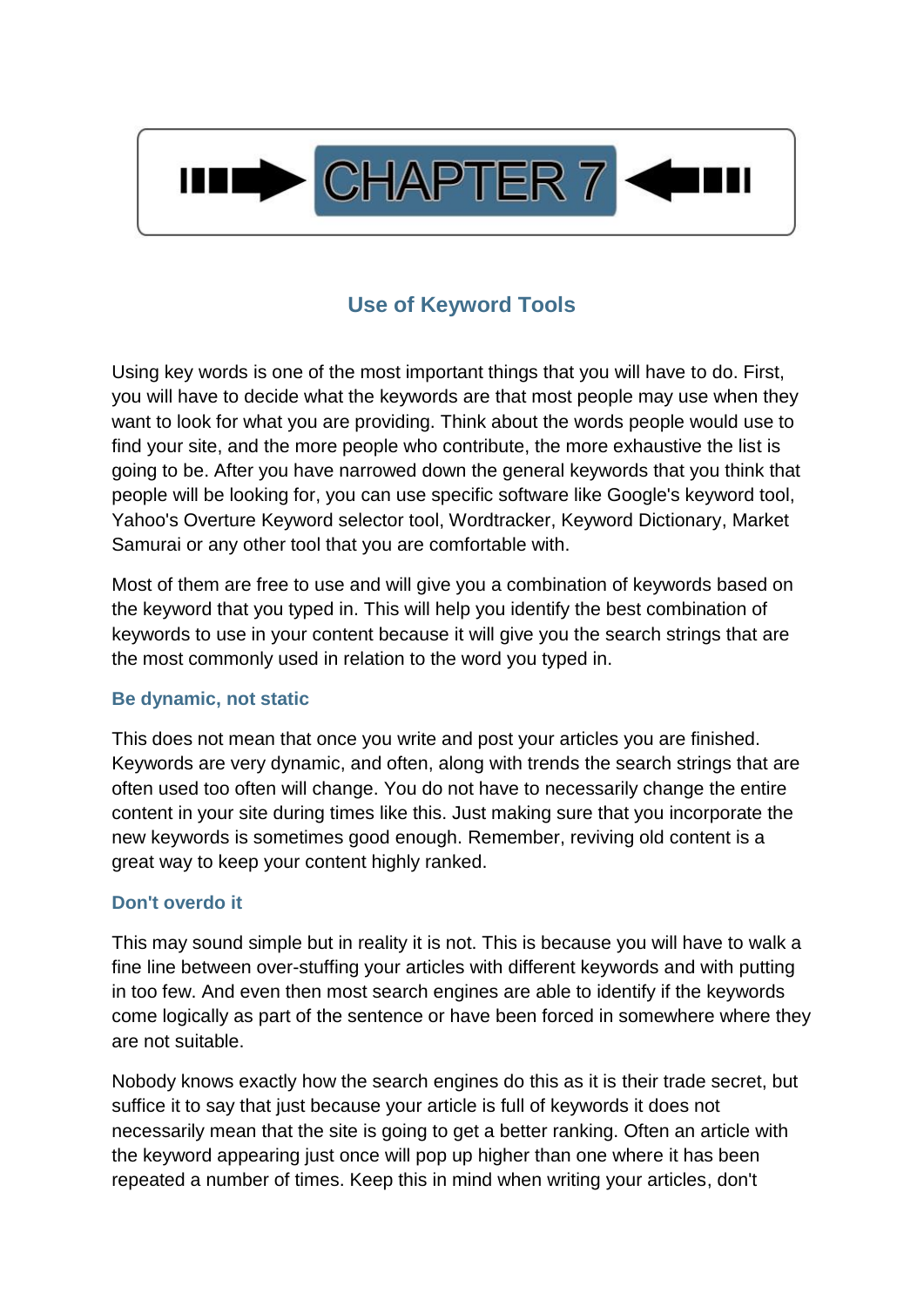overdo it with the same key words. Google likes to read content like a reader, not a manufactured key word hungry robot.

Also never copy content, unless you are linking back to where you are copying from. All search engines are able to identify copied content and if it finds that your article is copied, you will even lose ranking because it will tend to push your site to the bottom of the pile. Original content, is always the best way to rank don't forget this.



## **Don't be Afraid to Copy Others**

<span id="page-11-0"></span>This may sound a little odd, especially after the previous chapter but this is something that everyone does. You don't copy the content; instead you copy what someone else is doing better by getting more traffic to their website. You will know what websites are getting more traffic to them by their ranking on search engines. You can also use Alexa.com to check the rankings of websites you are interested in.

#### **Do your groundwork**

This is not as easy as you would think though. You will first have to locate all the sites that are the leaders in the segment you are in. There are a number of tools that will help you do this, and Google PageRank is both very useful as well as free and can be installed in any browser.

After you form your list you will have to visit each of these sites and figure out for yourself why they are doing better than you. Check different search engines that will give you this information and this is where your true talent lies. The more accurate you are in identifying why others do well, the better you can make your site.

While making changes you will obviously have to continue tracking hits to your site, but do not be hasty and make changes quickly. It will take a day for the changes to be indexed properly in the search engines, and even then you will have to allow some time before the changes start making any difference. It is a slow process and you learn as you go.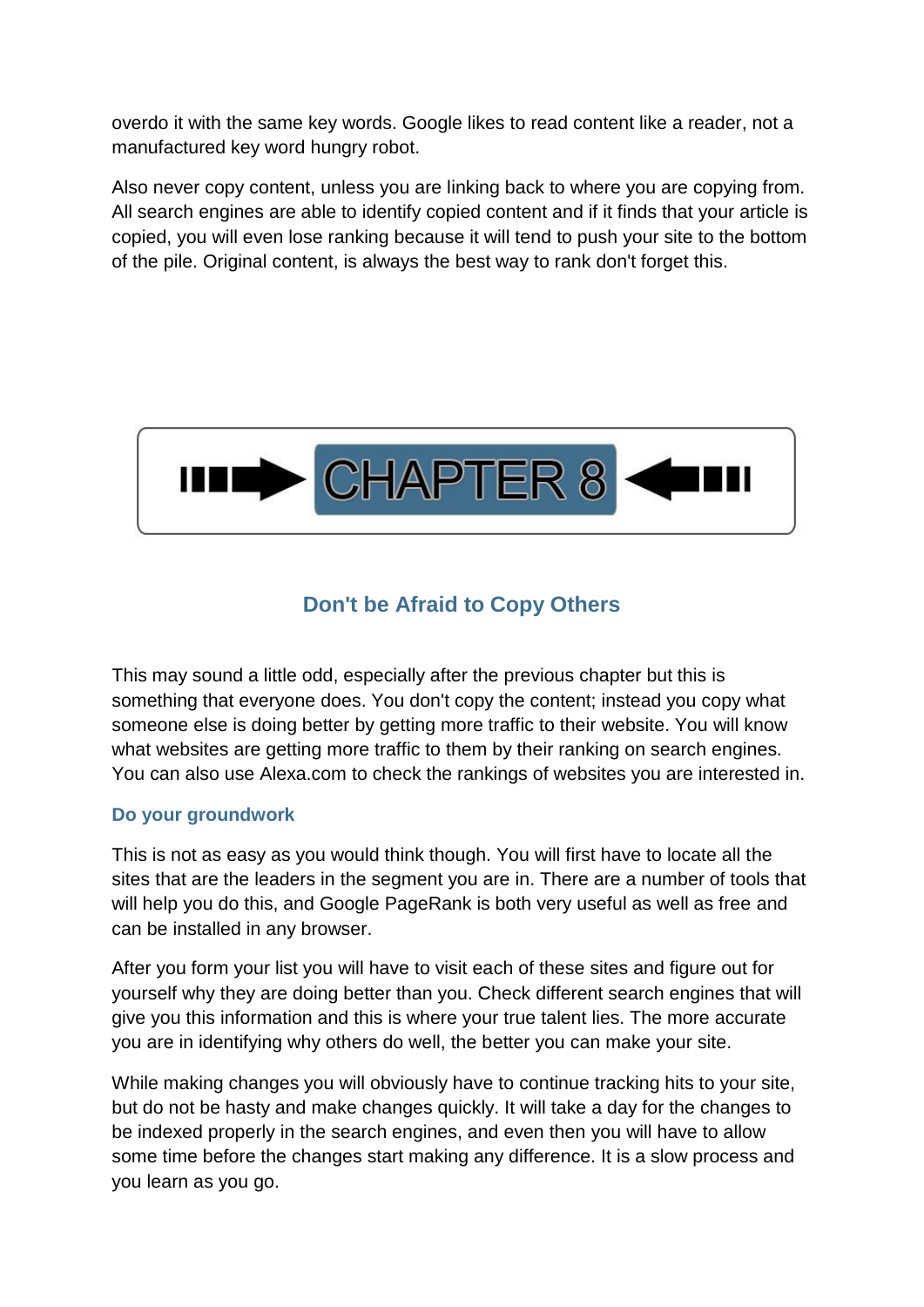Never directly copy website content, this is not only illegal but detrimental to your website search engine rankings. Remember, no one not even Google likes a copycat. Use content as ideas to create your own content and make it better.



## **Focus on the most Popular Parts of Your Site**

<span id="page-12-0"></span>Many people do not realize it when they start out, but it is difficult to start a website and put in information that is always appealing. To most of us as long as the article that we post is well written and interesting to read, it should work, but it rarely does. You need to know which portion of your website is working well and which is not.

You can get this information using Google analytics, and once you identify this trend, it is up to you to start concentrating on that portion of your website. For all you know the portion of your website that you would think is the least appealing will get the most number of look ins.

For example, if you have started a website where you post reviews of different home appliances and also sell them, your assumption would be that the most hits would be on the reviews. When looking at the metrics however you may be surprised to find that it is your blog or your comments page that is receiving the most hits.

What you should immediately do is to concentrate on the comments page and leverage it. Ultimately advertisers look at the total number of hits on your website and as long as you can maintain a consistent number of visits a day or week it is all for the best.

Of course it means that you will probably need to rework your review page so that it too starts seeing more traffic, but that should be the second thing on your priority, not first.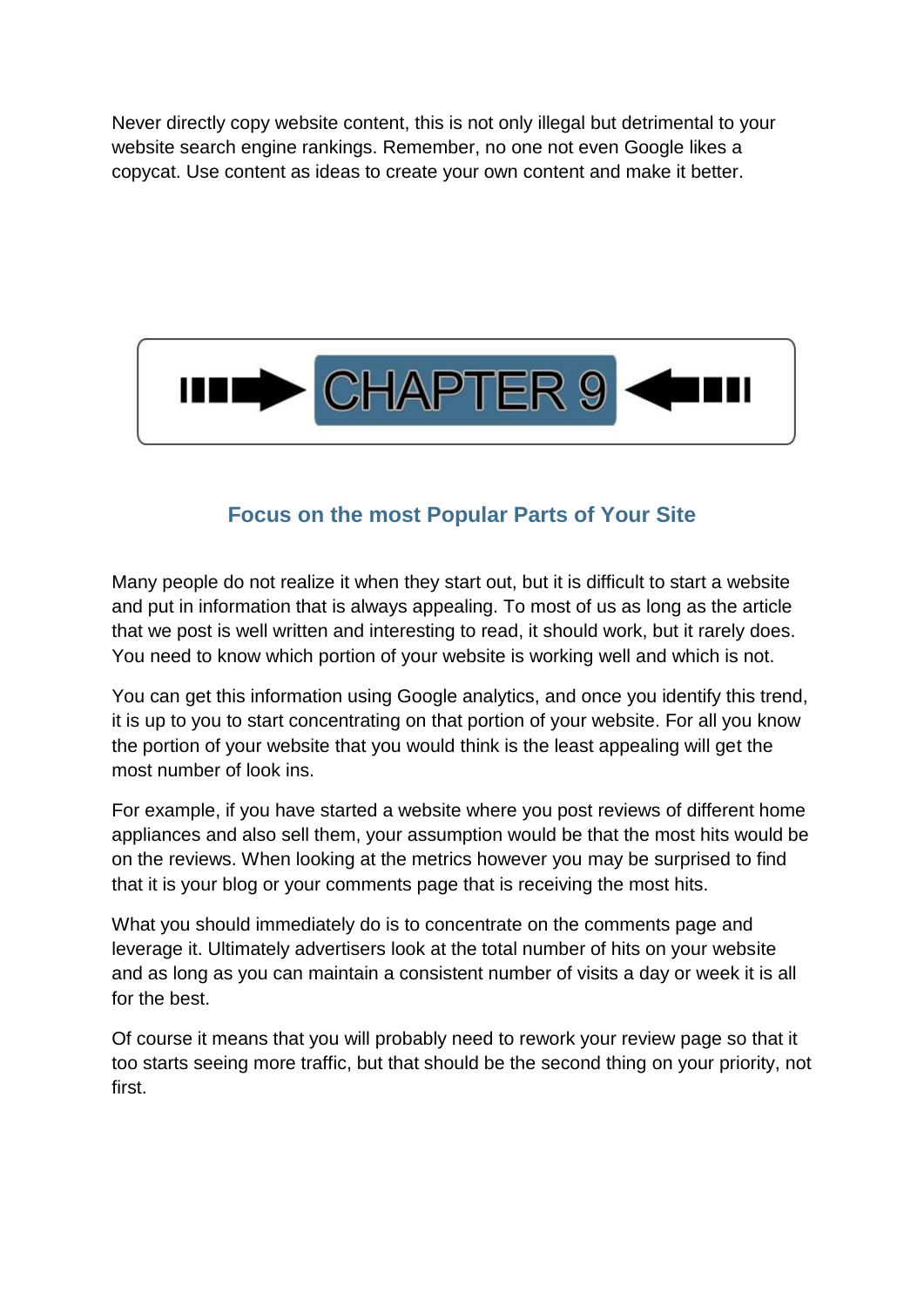#### **Be patient**

Many websites that are really popular have a ratio of around 1:20. This means that for every 20 articles that you put in, one will turn out popular. For beginners this ratio will be much higher, but keep plugging away at it. Nobody finds a winning combination instantly and you should be willing to spend a lot of time on making your website a success. Don't be afraid to try out new things. If it does not work you can always remove the page later, but if it does click, you have something on which you can concentrate on.

Another thing that you should not worry too much about is not so much the number of hits on your website, but on how long the people stay. There are a number of reasons why people may just open your site and close it immediately. Those who matter are the ones who stay for a certain length of time. Although, for most commercial purposes it is the number of hits on your page that matter, for you to develop a good site it is the people who stay on whom you will have to concentrate on. Only then will you know what people are visiting your site for and provide more of the same. Google Analytics will provide all of these details for you.



## **Always Give Free Stuff**

<span id="page-13-0"></span>Stuff? This does not mean that you give out free products. It could very well be a simple eBook on a particular subject or free wallpaper.

For example, if you have a website that is related to IT you could give wallpapers or screen savers that you have designed. Many people do this, but not all ask for contact information as well. Remember we talked about building a list of contacts, well this is a way to do it. Exchange email addresses for content so you can add people to your newsletters and information distribution list.

You do not always have to ask for anything in exchange. There is fine line between giving items away for email addresses and becoming annoying to your visitors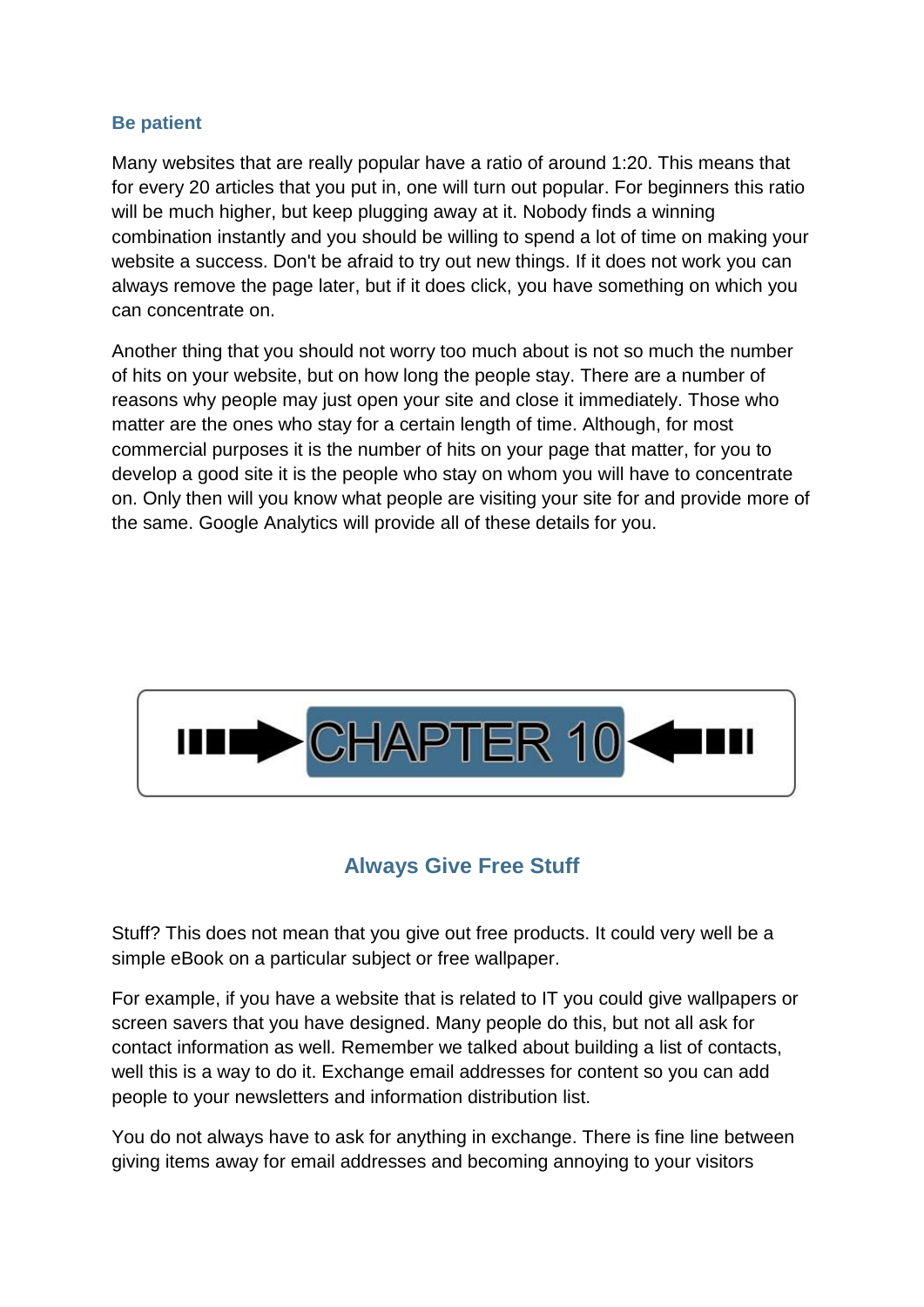asking for some every time you give something away. Treat your readers and website visitors with respect. Give them freebies for simply being a subscribers. This builds reputation. You can even ask them to share this on social media sites for the pleasure. This also build reputations and traffic.

imagine you are opening a medical related site, giving out a short 10 or 20 page eBook on some ailment, say diabetes, will only do good. Of course if this book is not a good one you will be better off not offering it for free as the reputation that you will receive will be bad. If you give out an informative well written book, or a really nice looking wallpaper, people will talk about your site and ultimately the amount of publicity generated will be greater than if you had spend 10 times as much as you did for what you gave away. By offer awesome value or basically something you could charge a fee for, people will love and share your content.

The traffic potential of giving away a free guide takes time, but the viral aspects and out of this world. The more shares and people you have reading and distributing your eBook, the more traffic you will get. Simple.



## **Advertise Advertise Advertise**

<span id="page-14-0"></span>Advertising will of course cost money, but you have no other way round. Any startup company needs marketing and even if it is online you will still have to market your wares. There are a number of innovative ways of doing this starting from fliers posted at different places to you having your website displayed prominently on your vehicle. Depending on the route you take the budget may be high or low and have varying degrees of effectiveness.

#### **Go with AdSense**

Not only offline but you can also go for online advertising. There are many websites that offer space to advertisers for a sum and you can advertise where you think you will get the maximum benefit. Pop ups, banners and advertisements are all popular,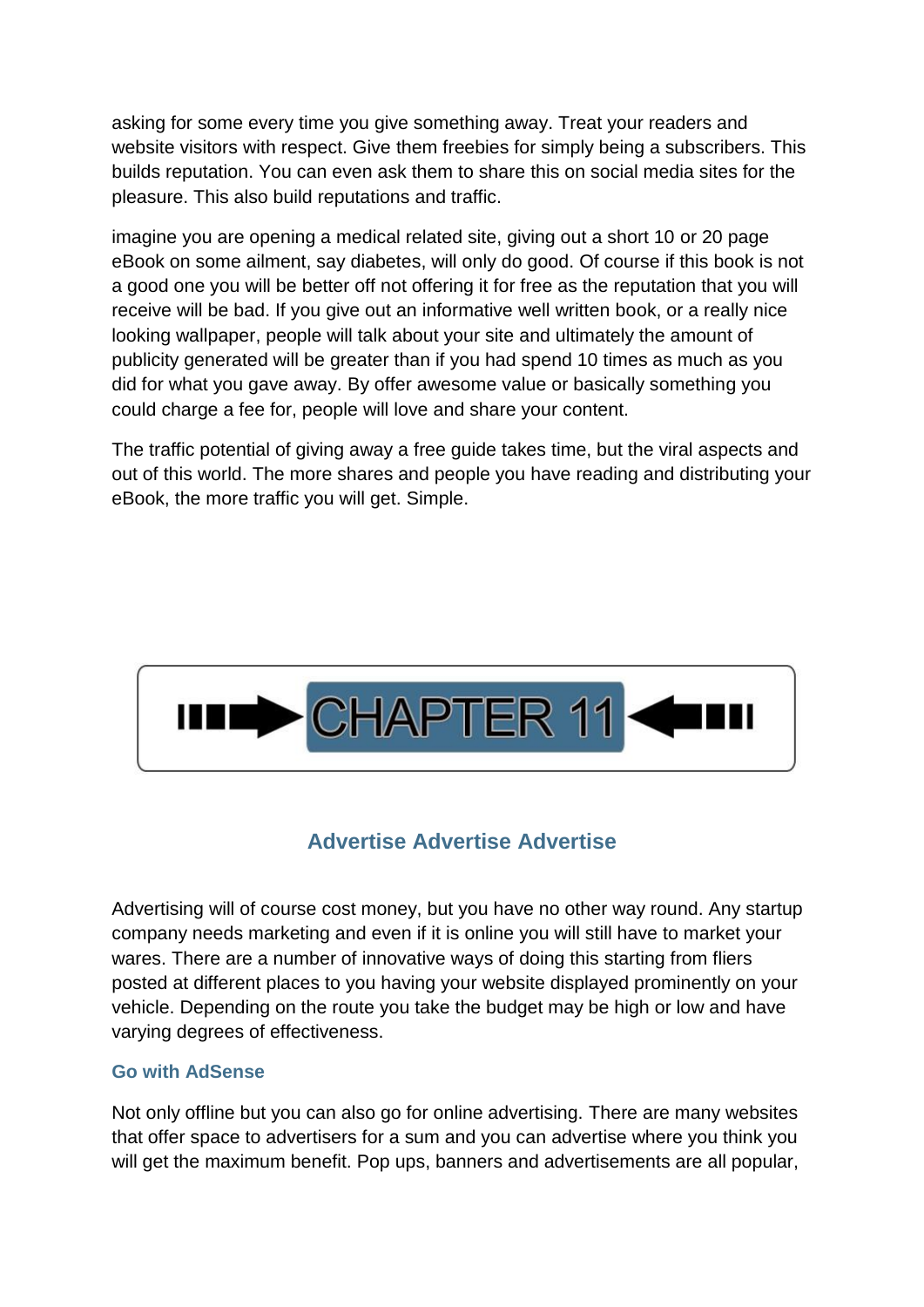but the most popular is AdSense by Google. Anyone can sign up with AdSense and Google determines the kind of advertisements that go into the web-page.

If you want to advertise on other websites you must place a sealed bid for the space and if you are selected you can advertise. If you want to sell ad space, Google takes care of everything but takes a 32% cut in the income generated.

Even with this revenue loss it still makes sense to go with AdSense because a number of small operators who do not have the financial clout to do much have generated income from AdSense.

If you are purchasing ads, then the only thing that you are limited by is the budget you have. The more you have, the more you can advertise.

If you are looking at generating income through advertisements, you have to be a little careful about it. When your website is still new, and is not generating much traffic, many people will purchase ad space very cheap and then reap the benefit of all your hard work because they will be getting much more than what they paid for. It is better to wait a while until you get established before you start selling advertisements because of this.

#### **Don't get too greedy**

Another bad thing and more important when it comes to generating traffic to the website is that a site that is covered with ads just turns people off. You may start to earn money quickly by adopting this strategy, but many browsers do not like sites that have a lot of advertisements meaning that you will actually be losing traffic by advertising, although this is one income stream that you cannot afford to ignore.

How you balance your need for income generation with your website is where your talent lies, and how well you do depends on how right you get it. There is really no simple rule that you can follow here. There are a number of sites that are loaded with ads and yet do well, while there are others that do not have too many and still do not do as well. There are a number of factors that are responsible, and only time will tell whether you are right in what you did or not.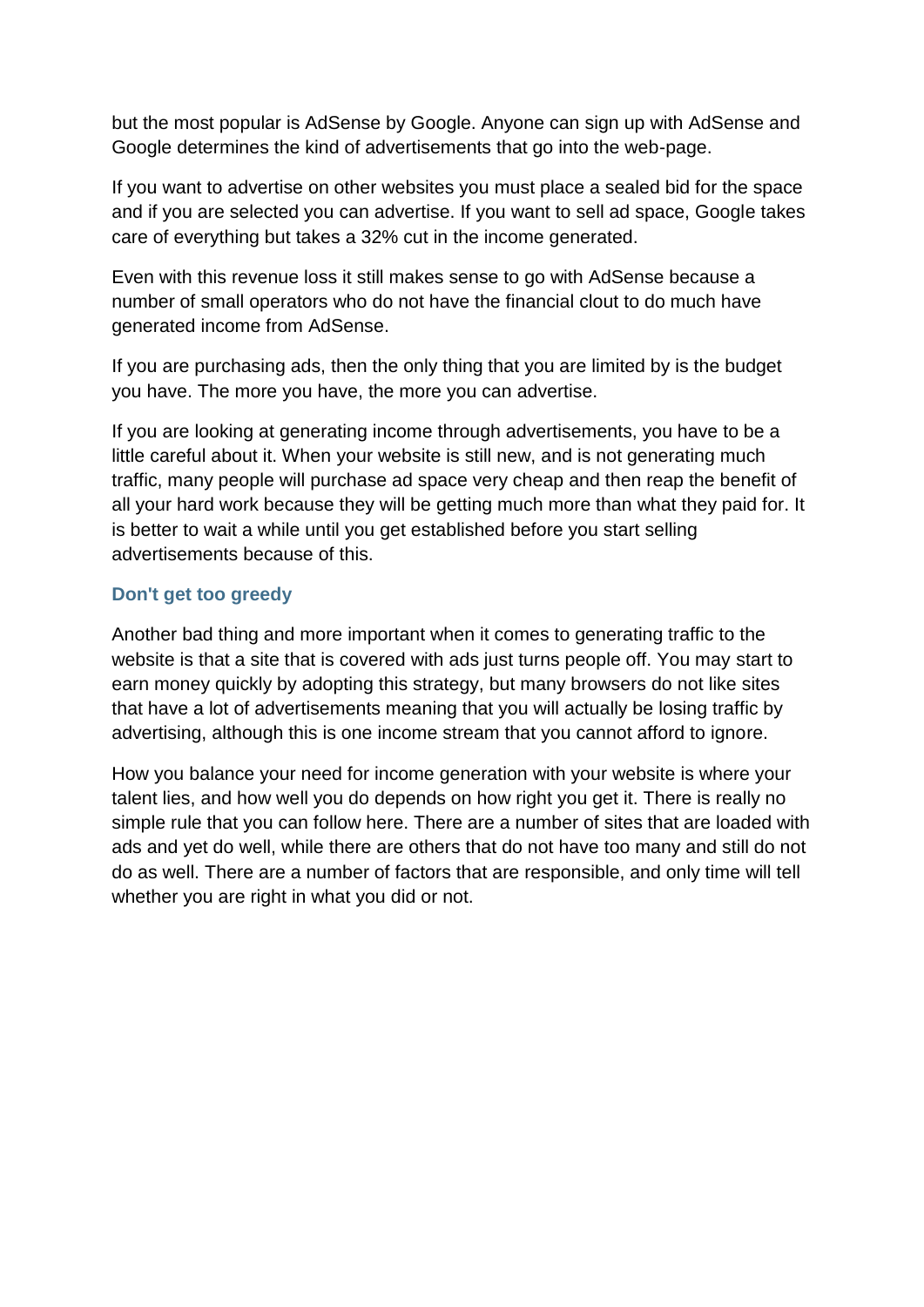

## **Build Your Brand**

<span id="page-16-0"></span>When you are developing your website, you need to have a vision of what you want from it. You are building up an organization, not just a website and the growth potential is limited only by your imagination. You need to establish a brand and live up to it.

Of course this takes time, but it is time well spent. You have to set expectations and make sure that you live up to them. If you are in the practice of putting in two posts a day, you will have to ensure that you continue to do so every day. You may complain that this means that you do not have any holidays or time off, and you will be right here. Yet, it will be worth it in the long run.

Statistics show that even if you miss one day the traffic falls immediately. Of course, if you are going to miss only one day this is not a long term impact, but if you are going to make a practice of doing this, you will start losing traffic instead of gaining it.

#### **Plan ahead**

If you feel that you absolutely have to take a break, make sure that you plan in advance for it. There are a number of things you can do starting from outsourcing this blog posting to making sure that you have a ready supply of posts that you can post from anywhere. The whole world is connected these days and as long as you have already prepared the articles, all it is going to take is 10 or 15 minutes of your time to post it every day.

If you are putting in articles regularly, make sure that the quality of your work does not flag. With success don't become complacent. Outsource some of the more labor intensive work but make sure you check it for originality and quality. By staying on top of the work you choose to outsource your site will not lose the high standard that you want for your business.

Over time a certain website will stand for something, and you need to identify what this something is even before you start. Only then can you work towards it. If you just start without having any other goal than just that you want to earn money, there will be no direction to your site and it will vacillate here and there, never a good thing.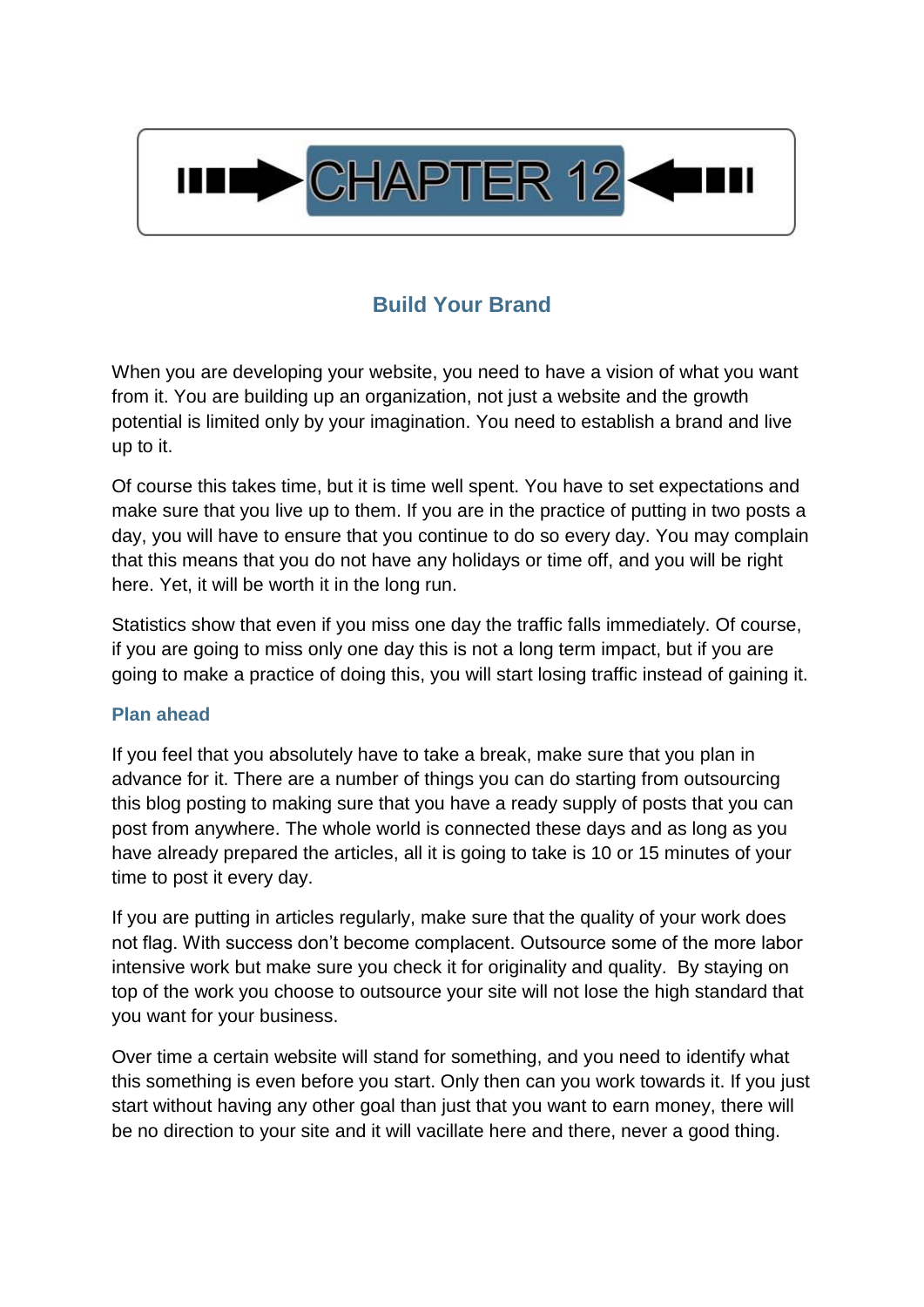

## **Using The Right Software**

<span id="page-17-0"></span>If you have the money for it you can always outsource the development part of the website, but this is not the cheapest thing in the world to do. Of course, you can find freelancers who are willing to do the job cheaply, but then their concept of what you need and yours may be poles apart.

Like most businesses good website designers tend to charge more. This does not however mean that you should pay through your nose to get your website developed. There are a number of CMS tools that you can use to develop your own site. There is a whole hoard of software that you can use and each of them gives you different functionality.

You could go with online ones that allow you to develop and publish everything online, or you can go with applications that allow you to develop your site locally and then publish it online. You get both paid as well as open source software and what you use depends on what you are most comfortable with.

It may take you some time to develop anything approaching what you think is nice, but it is recommended that you do this yourself if you have the time to spare. It gives you much more control over how you design your own website and you can have everything exactly how you want it.

#### **Follow simple naming conventions**

Another reason why it is better for you to develop your own site is that you can follow your own naming convention. Recent studies have showed that sites that have easy to remember addresses tend to get more traffic than those that have a meaningless jumble of numbers and alphabets.

For example if you want to have a website that reviews software, just go with www.thesitename/home. If from there you want to have a page about you, then follow the same principle except that instead of /home you will have /aboutme. This is much better than having something that looks like this www.thesitename/landing/ID=250?/etc/whatnot/somemorenonsense.

There may be a very good reason for you doing this, but it is better to have things simple. Your address is not a password for it to have alpha numeric characters.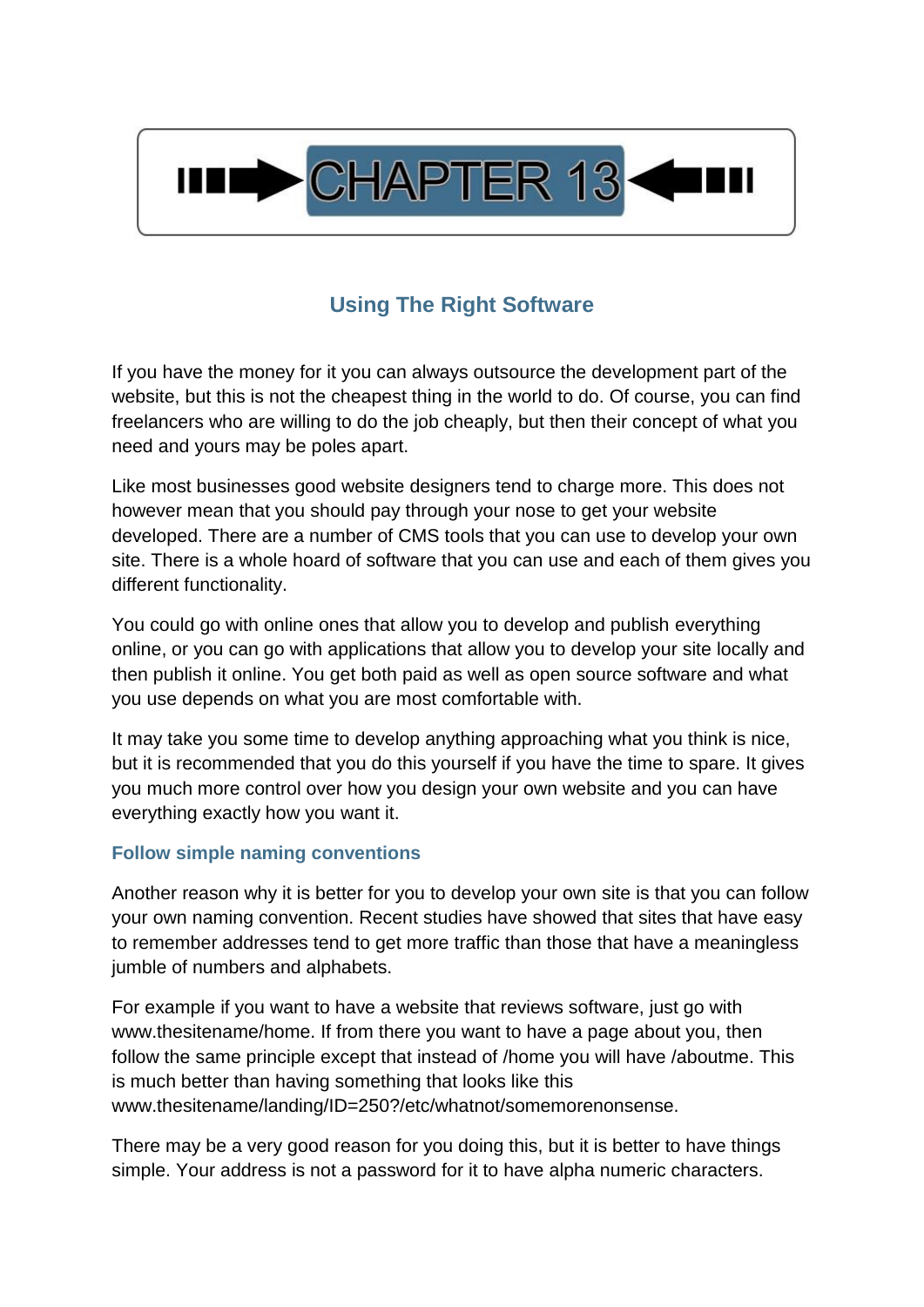Why this matters is really not known except that it does seem to have an impact on web traffic.

In the same way links that lead deeper into your own website needs to have meaningful keywords, not a link with click here on it. You may think that this is default, but it is very easy to overlook these small things that have a big impact on the numbers.



## **Using the Right Content**

<span id="page-18-0"></span>Using the right content is a very important factor when it comes to developing your website. Optimizing the content does not only refer to SEO or Search Engine Optimization, but also to the layout of the website as well as each page.

#### **SEO**

This is an acronym that has been used and reused so many times that many people think that this is the only thing about a website that makes it get a higher ranking. Obviously search engines will make use of keywords to index your articles, but the problem is that when writing content we can only take into account a few words or phrases that we think is what the whole world is looking for. Yet, all search engines will pull out your articles even using other keywords, words that you would not consider as keywords at all.

The best thing to do is to use industry specific words to ensure that you have a wide distribution of words. For example, if you are creating a food website where you plan on putting up different recipes, make sure that you include all the words that you think will be used to search for your article. Words like cooking, recipes, dish etc. are all different words that can be used because it is all different ways for the public to search for the same thing.

There is fierce competition with regards to optimizing the content and most of the larger websites would make sure that they corral most if not all the keywords that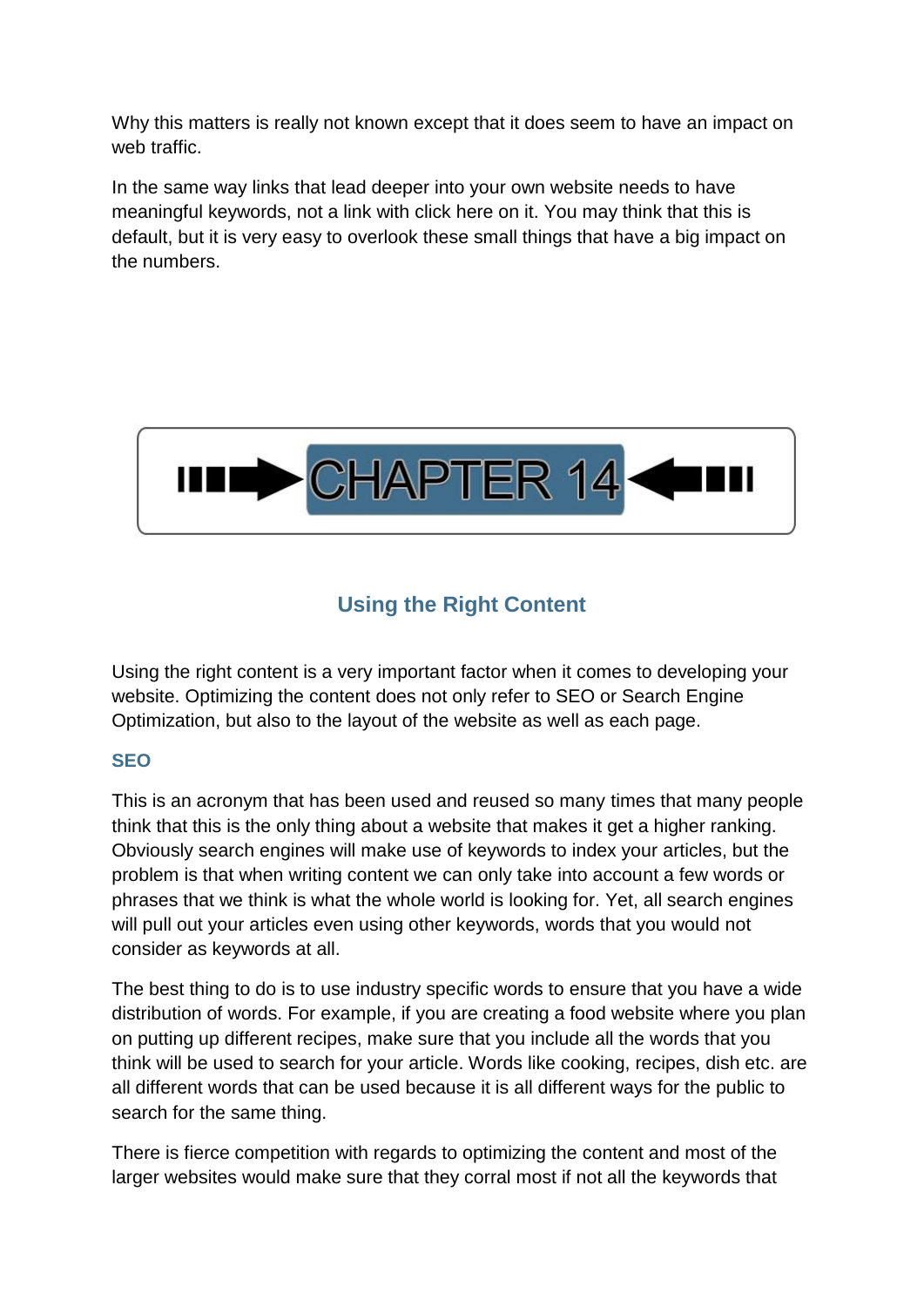they think are important. Yet, this does not mean that your site will be low down in the ranking. Ranking of a site by a search engine is based on a combination of factors and SEO is only one of them.

#### **Layout optimization**

Most search engines use programs called spiders or crawlers to index your site. These spiders or crawlers are nothing but programs that mimic human behavior but with the added capacity to tag and index everything that they visit. Generally speaking these crawlers go top to down and left to right. This means that the top left hand corner of your site is the most valuable piece of real estate while the bottom right hand corner is the least.

Knowing this will help you to optimize your layout better. For example if you are designing your home page, it would be a better idea to put in the links to other informational content on top and less important information like the about us link at the bottom.

#### **Always tag pictures**

Another thing that you should remember is that crawlers cannot read through graphics or scripts. This means that even if you subscribe to the belief that a picture is worth a thousand words, it is still a good idea for you to write a dozen words under the picture defining what it is. Only this text will be used by the search engine for its indexing purposes, which is why if you look up any result in Google images you will sometimes find that the images do not have anything to do with your search string, but the keywords would be present in its description.

Some people use this defect to leverage their site by adding in keywords that are not entirely suitable, and you are the only judge as to whether this is a risk worth taking. Search engines are always evolving, and if at some point in the future they redefine their algorithm so that they can identify such keyword stuffing, you will find that your website has all of a sudden lost its ranking. Google is definitely not going to notify the world that it is going to do this giving you time to change your site. When you find out it is already too late.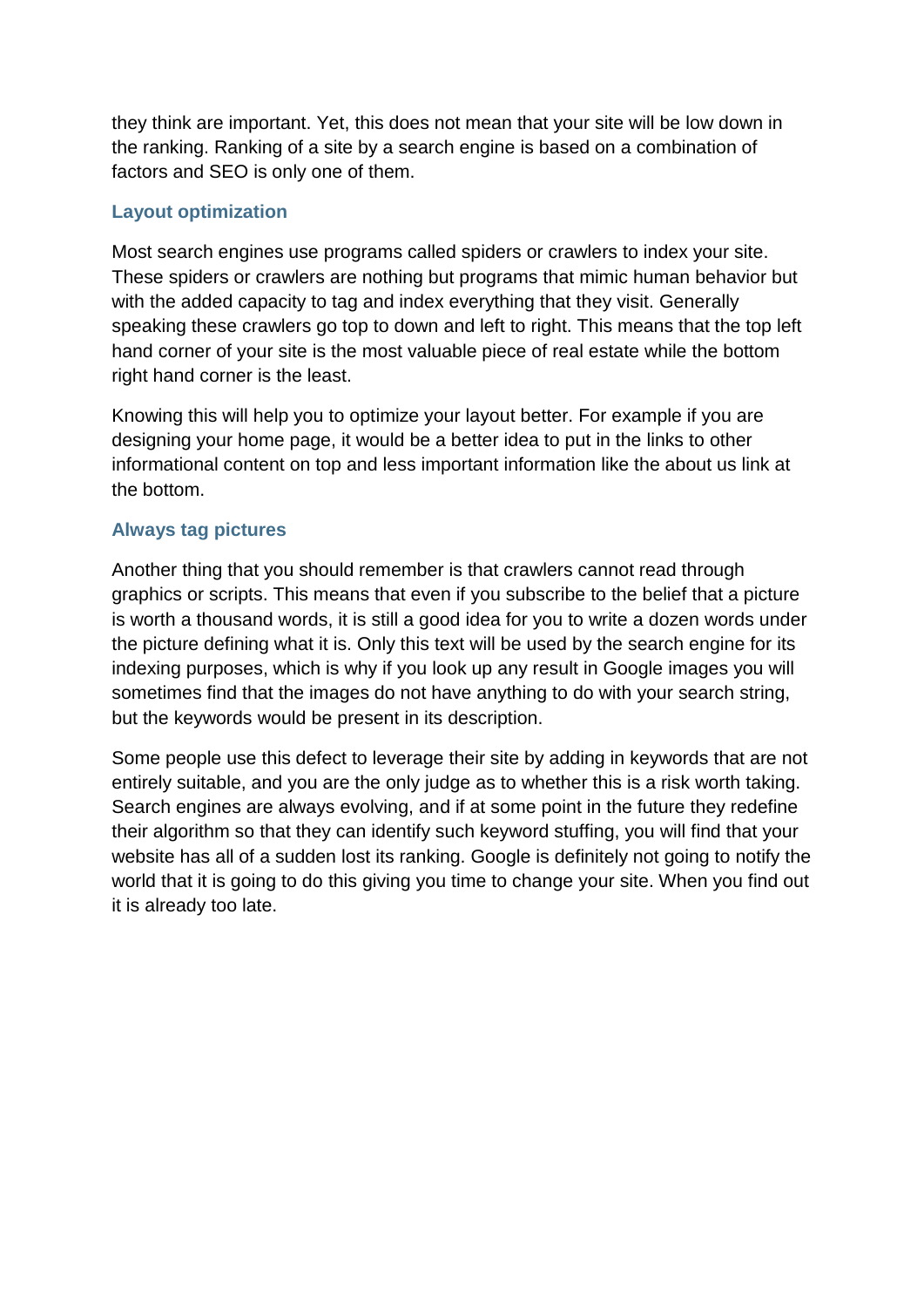

## **Using META Tags**

<span id="page-20-0"></span>If you have done a little bit of looking around before you started working on developing your website, you would have come across the term Meta tags. Many websites recommend that you use them when you develop your website. These Meta tags are nothing but HTML tags that are not visible on the page itself and are usually included inside the <HEAD> tag of the page.

Most of the advice will be towards you stuffing all your keywords within these tags. You can even put in keywords that do not occur within the body of the article itself. For example, if you are setting up a cooking website and plan on introducing various recipes and if one of the recipes have to do with making chicken dumplings, you can add this plus combinations of the same keyword like for example, good chicken dumplings, or best chicken dumplings or any other search string that you feel you want to add, but which may not necessarily sit well within the body of the article.

#### **They don't work for keyword stuffing**

Unfortunately most search engines just ignore this tag and anything within. They started doing this nearly a decade back and nowadays even the use of this tag is highly debated in certain circles. The reason for this is because many web-masters started stuffing in keywords that did not have anything to do with their sites at all just to start directing more traffic there.

Anyway the bottom line is that if you use this tag to stuff in keywords you may even be doing yourself harm because some search engines actually penalize sites that do this.

#### **Where do I use Meta Tags?**

This does not mean that Meta tags are totally useless. Some search engines use what is inside the Meta tags coupled with what is within the articles to get a better idea of what the site contains. This is why the initial advice was to only include keywords that are related to what you are writing about.

Another thing that you can do is to put in a short description of what the site is about within this tag. If we take the same cooking website as an example, you could write a short one-liner like this "A simple recipe to make chicken dumplings within 30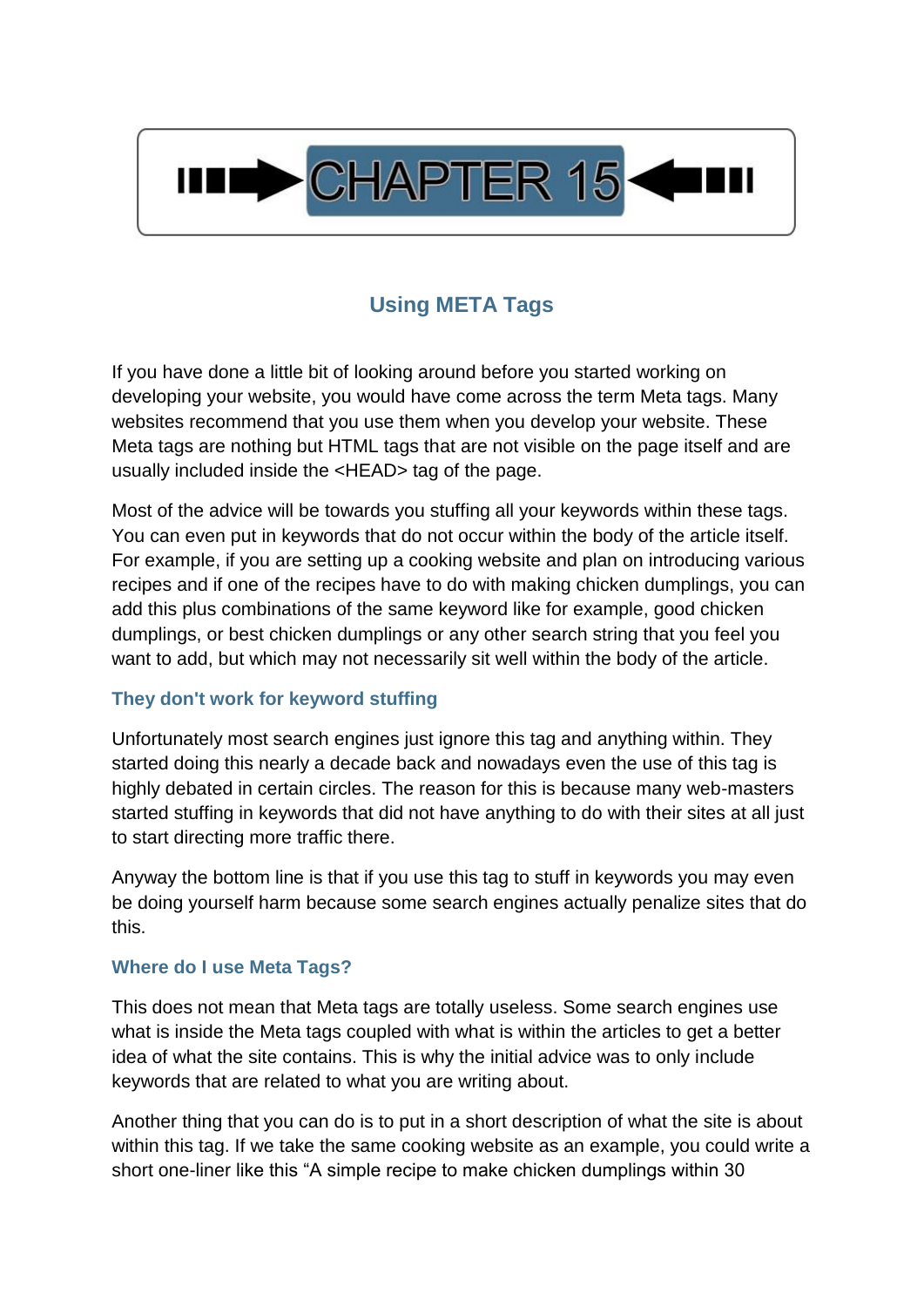minutes". Usually this line would be incorporated to some extent in the summary that is given below your website in the search results page. This does not mean that all search engines will start to display what is within these tags but you at least have some amount of control over what is said about your site. Even Google that has come out a few years back and said that they ignore Meta tags, nowadays incorporate at least some amount of what is available in the Meta tags in their summary.

#### **Other uses**

There are also other uses for Meta tags like if you do not want to index certain pages in your site, or if you do not want the search engines crawlers not to follow certain links in your site. Using Meta tags with the noindex or nofollow options will give you this. You may wonder why anyone would even want to not index their site, but there are cases when it is helpful. For example, if you have written an article on a certain subject, but over a few years you find that things have progressed and that this article may not be relevant any more, you have the option of removing that page, or archiving it. Unless you specify that you do not want this page indexed it will continue to show up on searches, and because it has been around far longer than the updated page will be higher in the rankings.

You can also use the tags to specify the content type, like if it is text or graphics, and the language used. Although this does not make that big a difference, it is really helpful, especially for those sites that offer a number of language options. The search engines will be better able to index each page separately, instead of taking everything to be duplicate content.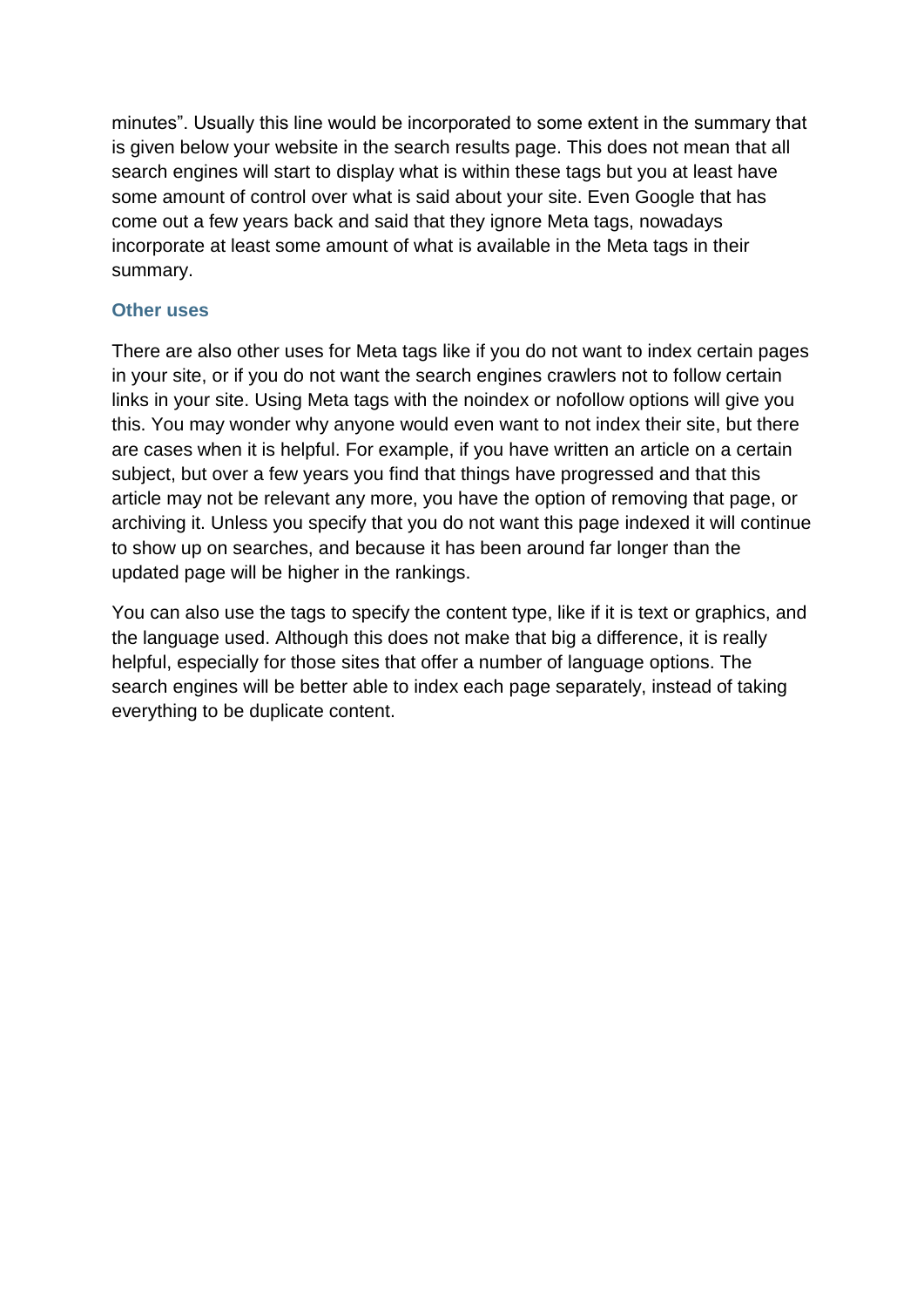

## **Your Blog**

<span id="page-22-0"></span>Blogging is something that most web surfers do. They either have their own blogs or they comment on others'. Having a blog page where you can post your thoughts and have others respond is therefore a good idea. A blog is not a comments page for your article. A blog is where people can share their thoughts on the articles posted.

You can therefore have a website where you give reviews and sell software, and have a blog where you can discuss everything from how a certain IT company is following trade practices to the state of the economy. These comments may not find suitable space anywhere other than your blog and having a separate page for it is a good idea.

#### **Have your blog in your website**

This is something that a number of people fail to do. They will have a website and have a blog, but they will both be in different domains. Some people actually go to the time and the effort of creating their own website but host their blogs using free software like WordPress

Leaving aside the impracticality of this, you will also be losing out on driving traffic to your site from your blog. Web traffic is not all generated through just one source and it is only by combining a number of sources that you get where you want to be. Blogs are one of these options. If you have started blogging about an interesting topic there is every reason for people to follow through to your website if it were in the same domain. By splitting them up in different locations you are losing on a certain amount of the traffic.

The best way is to host your blog as a sub-domain of your primary domain which is your website, and the worst is to use other hosting sites like BlogSpot or WordPress. By hosting your WordPress blog on your own webspace, you increase your website size and content range, by discussing and talking about your website content via your own blog. This way the search engines not only see your website blog, but they also see your website which is linking in. Creating back links to your website from blogs is an amazing way to get extra traffic.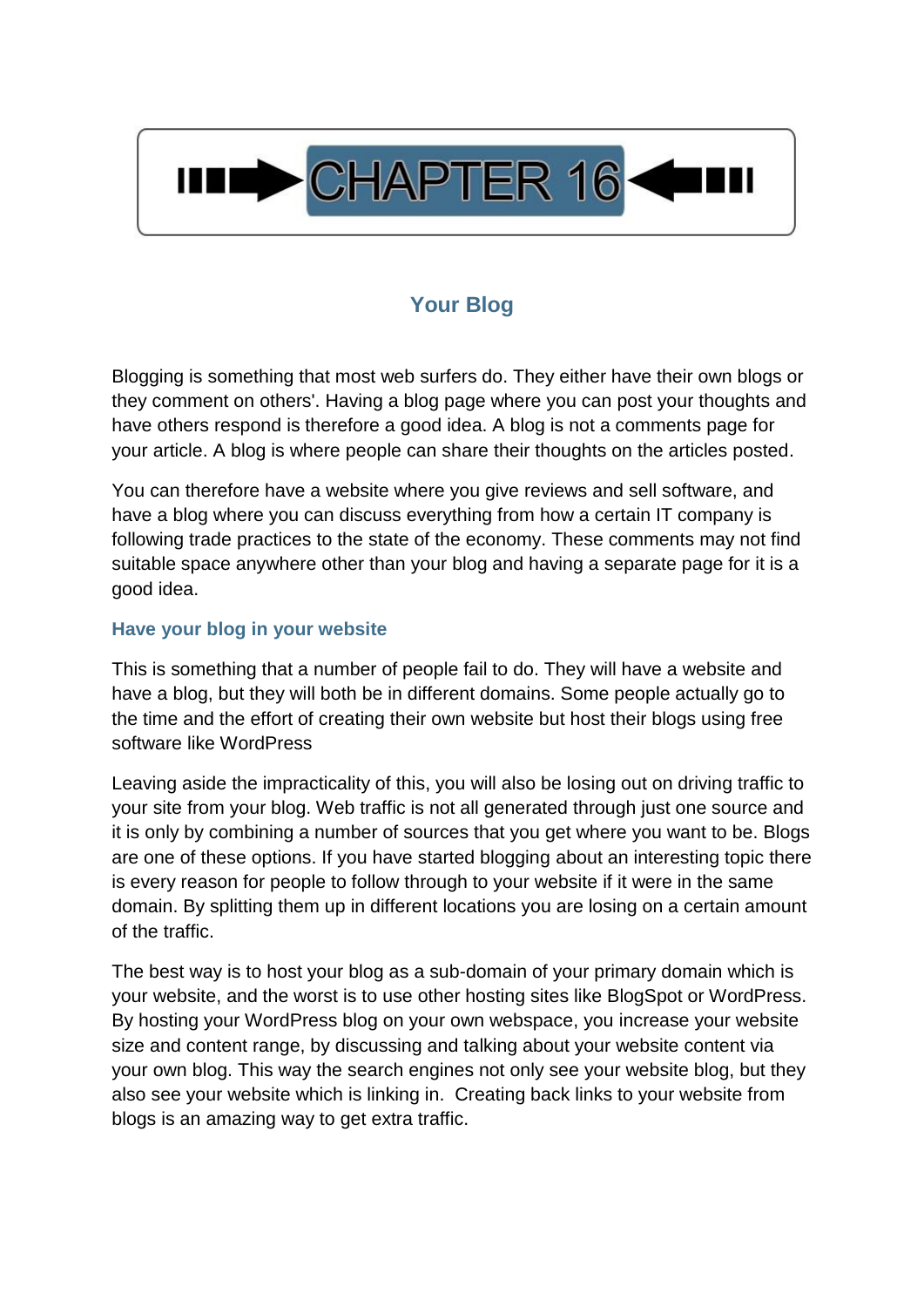

## **Hold off on Comments**

<span id="page-23-0"></span>Most people who create their websites make sure that they incorporate a comments section. This is done so that people who visit can start to leave comments. This is very useful because many times people who comment on your section will also link back to their articles on similar topics. Of course, people do this to increase their own ranking, but it is also helpful to you if you have more unique people linking to your site. It improves your standing with the search engines tremendously.

There is one problem with this though and that this section is like a two edged sword. If you are a regular web surfer you would have come across umpteen sites where there is not one single comment written. Of course you can employ others to write in a few, but it is very easy to make out the real ones from the fake. Rather than do this it is better to leave the comments section blank.

Yet, leaving it blank seems to imply that your site really does not have many followers. It can give an empty feeling to the site and even if the content is quite good, just because there is not a single comment in it many people will not return to your site.

#### **When do I start it?**

The best way to tackle this is to start up this section after some time. During this time you will be trying various different methods to improve the rankings and improve traffic to your site. Once you find that you are getting around 500 to 700 hits who stay for some time every day would be the right time for you to start this section. If you are offering an RSS feed you can start as soon as you hit the one hundred subscribers mark.

What you are ensuring by doing this is that your site has a minimum quorum that will at least follow up on comments once someone starts off. Plus, you are also improving your chances of having at least one in this group who will in the least leave a "Good job" in the comments section. Of course, you may lose out on comments on previous articles, but it is a risk that you will have to take.

There is no rule governing how long it will take for this to happen. For all you know you may start seeing a lot of activity in your blog once you post your first article itself and if you find that there are a number of people leaving comments about what you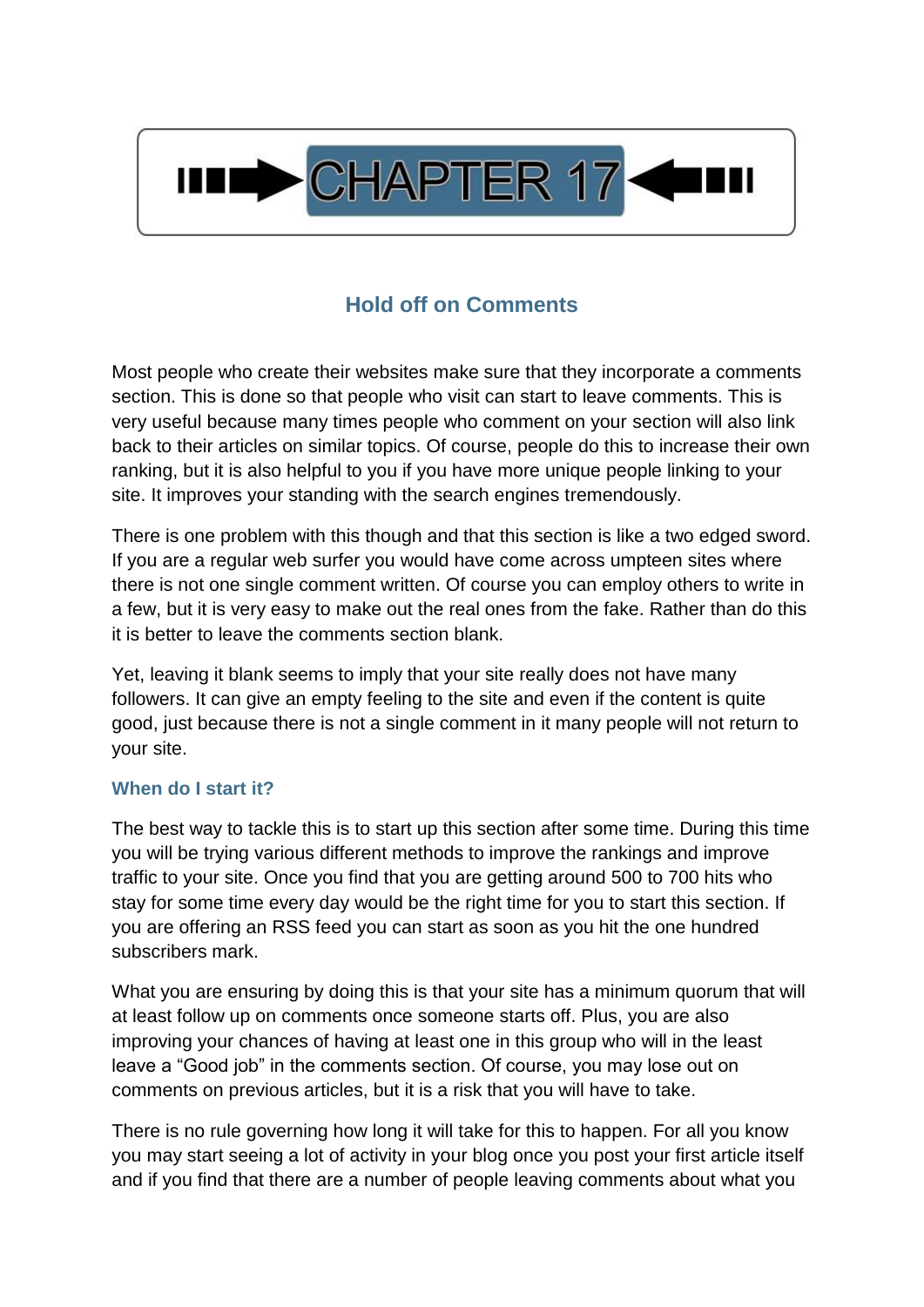have written, you can open the section on the second day itself. All we advise you to do is to open the comments section only when you feel that you will have a good number of followers who will use the section instead of leaving it empty.



## **Create a Sitemap**

<span id="page-24-0"></span>A sitemap is just one page where you have the whole layout of your website. Smaller simpler websites may not necessarily want one, but sites that have a number of pages definitely have to have one. This page is very important for two reasons.

First, if you have or are planning to have a large number of pages to your website, it is better to have one page from where people can navigate to different places on your site. It makes the whole browsing experience simpler making sure that you do not lose any visitors because they feel that navigating your site is too complicated.

Second, this page is important because you can submit this page to search engines to index. This has the double advantage of forcing the search engine crawlers to follow all the links in the page thus indexing all pages and also ensures that your site gets indexed quicker. Sometimes, especially if your site has a large number of pages crawlers do not probe more than two links into the site meaning that pages that lead deeper into your site are left un-indexed.

Many people who have such sitemaps find that this page gets ranked much higher in most search engines for most keywords than the actual page dealing with the keyword giving you the double benefit of a higher ranking as well as making sure that people visit other pages in your site.

#### **How do you organize the sitemap?**

This is basically up to you. Some people just have one page where they have links to all the pages in their website. This page will not be visible to the browsing public, but will be useful for the search engines to index all the pages in your website. This is the simplest form of having a sitemap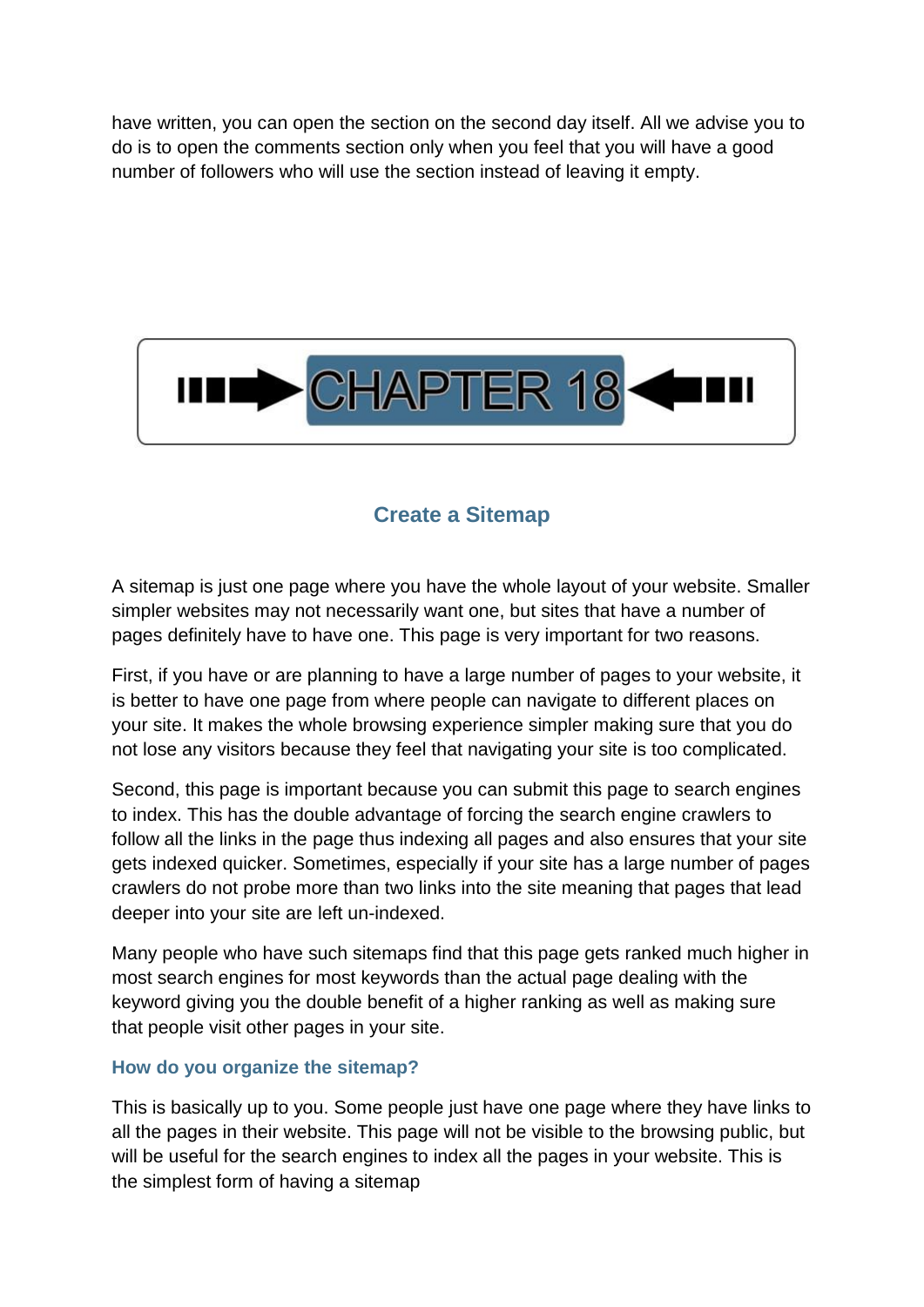Others use JavaScript drop down menus to help navigate their sites, but then the crawlers do not read this. This means that you will have to have a text version of the sitemap done just so that it gets indexed. You can always keep this portion invisible while keeping the scripted portion visible.

The formatting of the page is up to you. Depending on the number of main pages you can follow the traditional top across, or left vertical method. If you are good at designing you can even follow a completely new method. It is however safer to stick with the traditional if only because it gives some familiarity to your website from the point of view of first time visitors.



## **Big Traffic**

<span id="page-25-0"></span>Traffic to websites is a very fickle thing. There may be days when there is almost no activity, and there may be days when the amount of activity can almost bring your site down. Only with experience can you gauge if there is any pattern to this or not. Different sites dealing with different subjects have different patterns and there is no way to gauge what sort of traffic pattern you will have until you start yours and keep it running for some time.

It is however a given that there will be days when you see a bump up in traffic. There may be a very sound reason for this, for example, if you are releasing new software on your site. Other times, your site may be pulled out of near obscurity simply because some factor outside your influence has turned the public eye your way.

For example, if you have a site that deals with global warming, you will see a certain amount of activity on a daily basis, and then one fine day there may be a storm somewhere that put a whole township under water, or a huge chunk of an iceberg may break off the Antarctic. The next day you may see a tremendous jump up in traffic.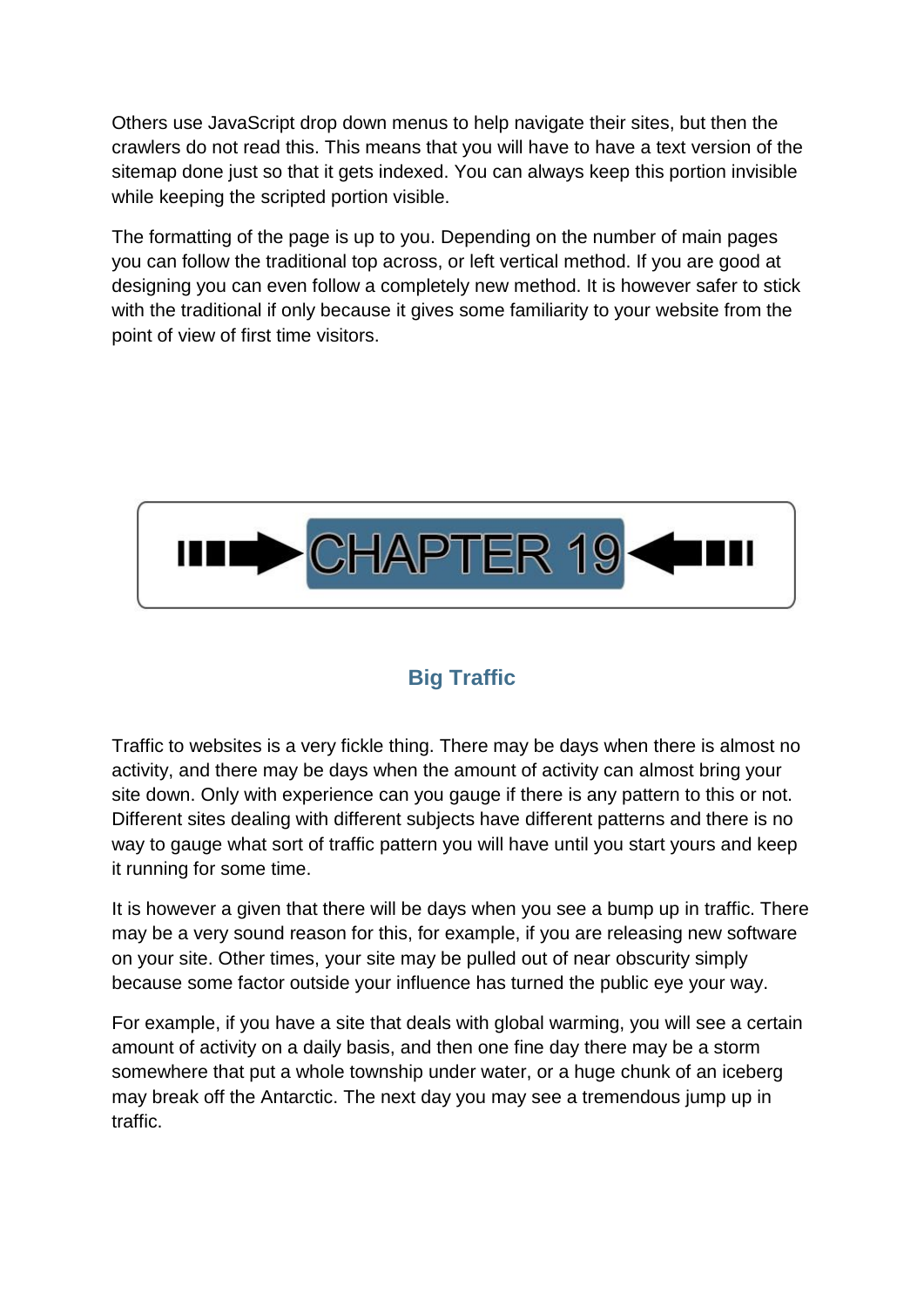As soon as you see that there is a jump in the traffic, even if only slight, make sure that you take advantage of it. Start increasing the number of posts, and make sure that there is some activity in your site within the next 24 hrs. Some web surfers are not known the most loyal and will immediately forget about your site if there is nothing happening for more than a day.

In this day and age where things happen really fast, it is the people who keep track and take advantage of small shifts in traffic patterns who do well. The web is a media outlet much like your television, and if there is something happening and a particular channel is not covering it, how long would you stay with that channel. Exactly how long others will stay with you if you do not take advantage of something happening in your field.

You may only have a site that has software for sale, but if Apple is releasing a new version of their iPod it is best to take it up. If you feel that the topic is outside the scope of your site, start a topic on your blog, that's what blogs are for. This is also a good way of driving traffic to your site, especially if you have your blog as a subdomain.



## **Become Part of an Online Community**

<span id="page-26-0"></span>This is something that most people who have websites will have to do as a default. These online communities are where people meet and share information or just chat, all without moving from their chair. Whether you know it or not, just creating an ID in a community like Facebook or Twitter will ensure that you get some activity to your page. Even if there is nothing there to attract people, there may be people who just find your name appealing and visit your page.

Making sure that you devote time to having a good profile in these communities, and update them as to what is new is a good way of telling people about what you are doing. If you are in real earnest, you can be connected to hundreds, or thousands of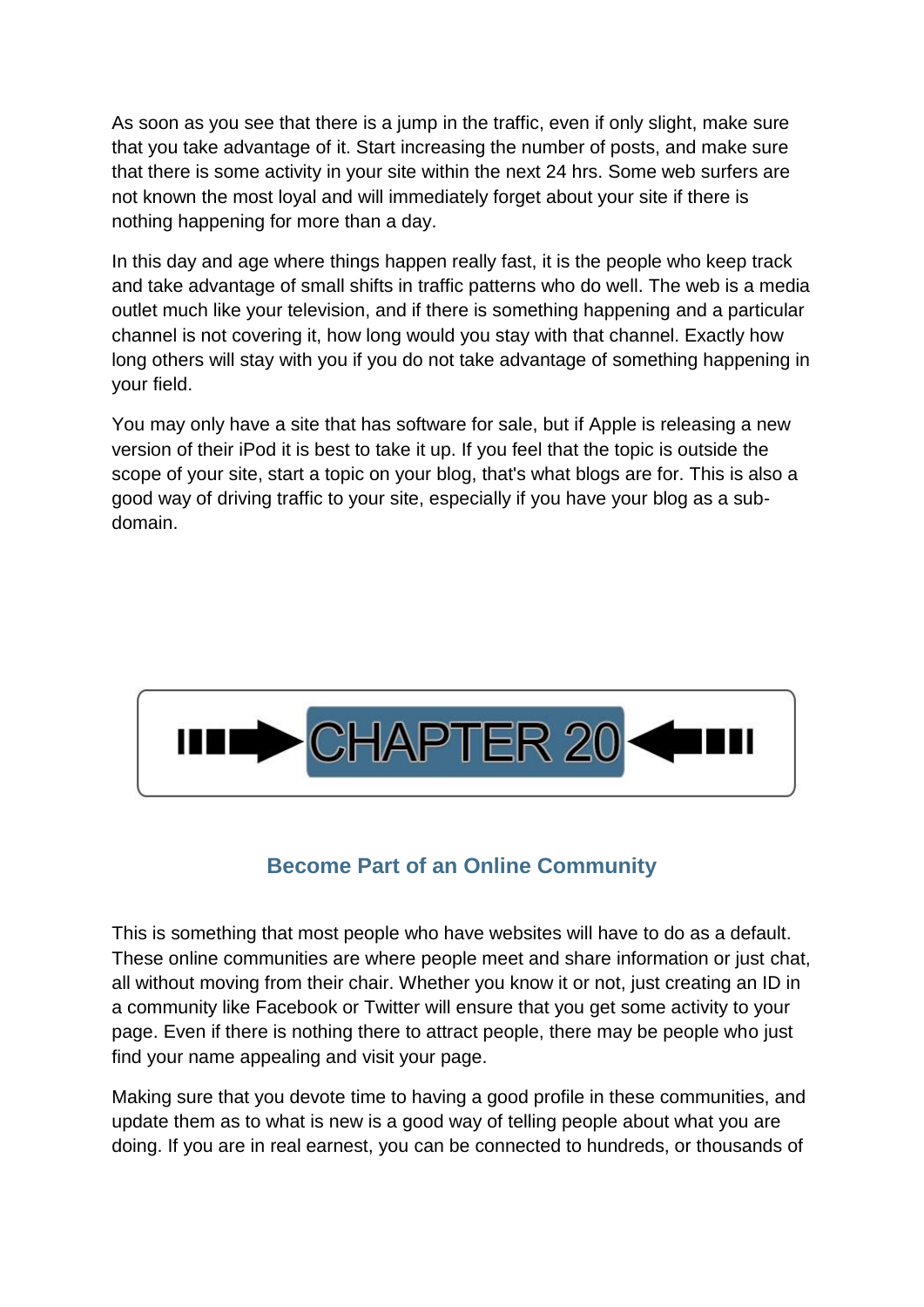people whom you hardly know, and if you can coax a portion of them to visit your site, you are once again driving that little more traffic your way.

#### **Get to know the community**

Before you start planning on using any community as a marketing tool, first know what they are. These places are just a virtual place where you can network with your friends, but the social etiquette remains. This means that just as you cannot go to your club and then start selling stuff there to your fellow club members; you cannot do that online either. Many people would be shocked to even consider doing something like this at their club, but will not think twice about approaching their network online.

Yet, unlike a club a networking site online gives you a number of facilities, the least of which is that you can inform your network about anything new in your life. Just as people would not take it badly if you sent out bulk messages that you have gotten married or have a child, you can inform people that you are starting a new venture. If worded properly you will receive replies wishing you the best in your new venture.

#### **Don't market**

This is the last thing that you must do. Many people make this mistake and pay for it by not only not getting any increase in traffic, but by making sure that they have effectively alienated their network because they have just showed themselves to be someone who uses their personal network for business. Your Facebook or Twitter ID is where you post what is happening with you, not a place where you sell products or services; you do that in your website. For example, if you have a website that deals with cooking, and offer recipes, make sure that this is part of your ID. At a later date if you want to bring out a short book of recipes for a price that you hope to sell online as an eBook, just telling your network about it will give you a lot of dividends. Don't approach them telling them that you hope that they will support your new venture by buying what you are selling, that is the worst thing that you can do.

Instead treat them as you would your friends. Just keep them informed about what's happening with your life, and that this is a big thing with you. If you don't push your product, you will be prompting people to at least visit your site to take a look at what you have to offer. As to whether they buy your book or not depends a lot on other factors the least of them being that the book should have some real stuff that they cannot find for free elsewhere.

But even if your book does not sell, you have done something else, and that is to drive traffic to your site and the bottom line is that even if one income stream, you hoping to make money out of the book, does not click, you will probably make some out of your advertisers because of the increased traffic.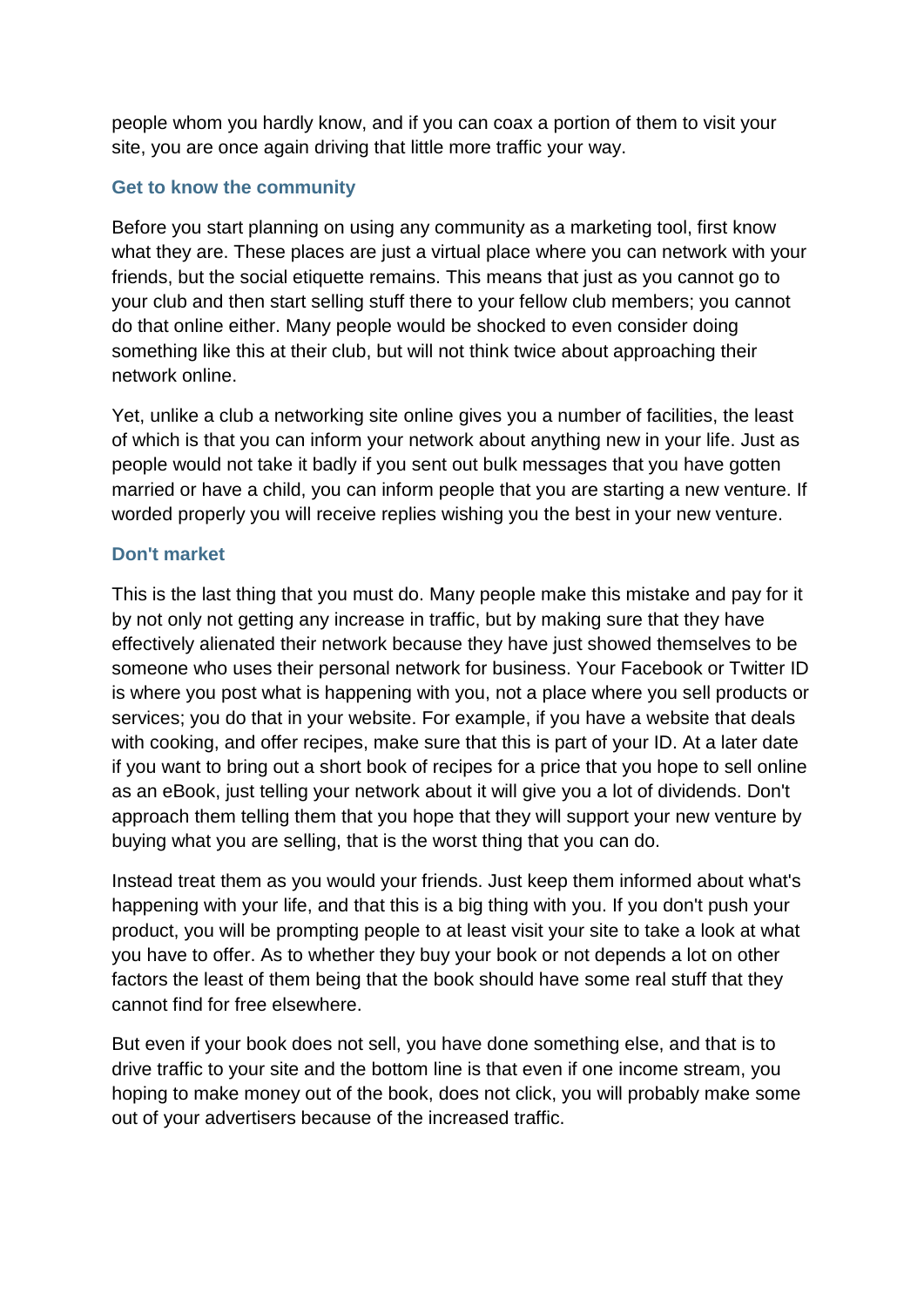

## **Be Patient**

<span id="page-28-0"></span>There is probably no other piece of advice that is as important as this. It takes time to do anything and there is no way that you are going to become an instant success. If you take the success stories of any person, you will find that there are two things in common, hard work and time.

Do not start a website unless you feel passionately that it will work. If you do believe that it will work you should be willing to sacrifice a lot of time and effort to make it work. Even if you have the best content and do everything else that is supposed to guarantee that your site will become a hit, you still need to give sufficient time for it to work.

#### **Google sandbox**

Another reason for being patient is because of something that is commonly referred to as the Google sandbox. This sandbox is just a theory that a number of web masters feel is true although Google has not come right out and admitted it. A few things that they have mentioned however seem to indicate that there is a sandbox that Google uses.

This sandbox is just a virtual box where Google dumps new websites or sites that Google believes are setting out deliberately to cheat their search engine, or even sites that have been taken over by spammers. Since there is no direct conformation from Google that there is really a sandbox finding out if your website is there is a little difficult.

There are a few pointers though. First, if you have just launched your website, it is almost guaranteed that your site is there. It is possible that your site can have a page rank, and it may even pop up on subsidiary searches, but any direct search will not show your site on the results page.

This sandboxing is different from Google penalizing you. If you are in penalty then you will lose your page rank and sometimes the Google search area may even be greyed out. In the sandbox the website just sits around until Google deems it to be a worthy website to start to display on its results page.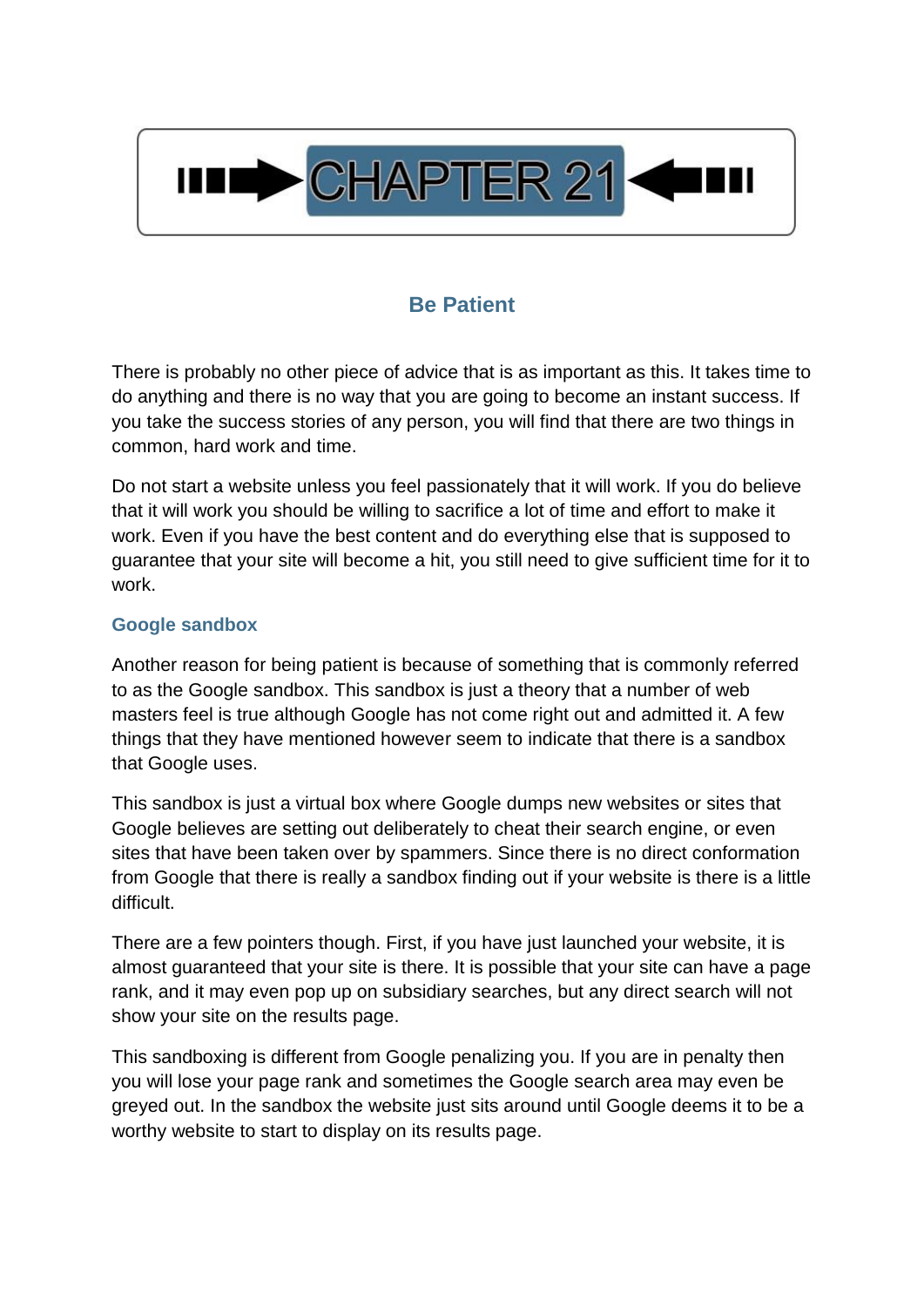#### **Why this sandbox**

Since designing web pages is actually not as expensive as other forms of marketing, many organizations started to create websites just for promotional purposes and then shut it down. This meant that there were a number of results with broken links in Google, not a good thing for any search engine.

Spammers are another reason for this. Until this sandboxing by Google started, spammers used to start a site just to send out spam, but these sites tended to get very high ranking in a short time, once again something that search engines do not want in their results.

There are a number of other reasons for Google adopting this policy, but suffice it to say that it is there for a purpose, to weed out the real from the fake. The duration that websites stay in this sandbox can last anywhere between a couple of months to a year. Nobody has too much information about this, and your guess is probably as good as any other person's out there. The only thing that you can do here is to be patient. Continue with adding in more content and link back, in short continue to operate as if your website were not in limbo. There are two reasons for this. One is the very simple reason that Google is not going to notify you before it removes your site from its sandbox and unless you are prepared you will be caught napping.

The other reason is that you can take this time to refine your website so that once it comes out of the sandbox you will be ready to take advantage of an exponential increase in your ranking.

#### **You can't beat it**

There are a number of websites that offer supposedly guaranteed ways to remove your site from the sandbox, but it is good to take all this advice with a pinch of salt. Google has done this with a purpose and unless you can show specific cause, there is no reason for them to excuse you. Even if you do everything that you can think of to show Google that you are really a genuine site, there is no guarantee that it will work.

It is much better to include this time into your ramping up schedule but have a strategy in place to take advantage of the time that your website comes out of the sandbox.

Of course you can purchase an established site instead of creating one of your own, which means that you can hit the ground running, but even here, people have found that sites that frequently change their ownership find themselves put into the sandbox. It is useless to speculate on why this happens. A much better idea is for you to accept it and plan accordingly.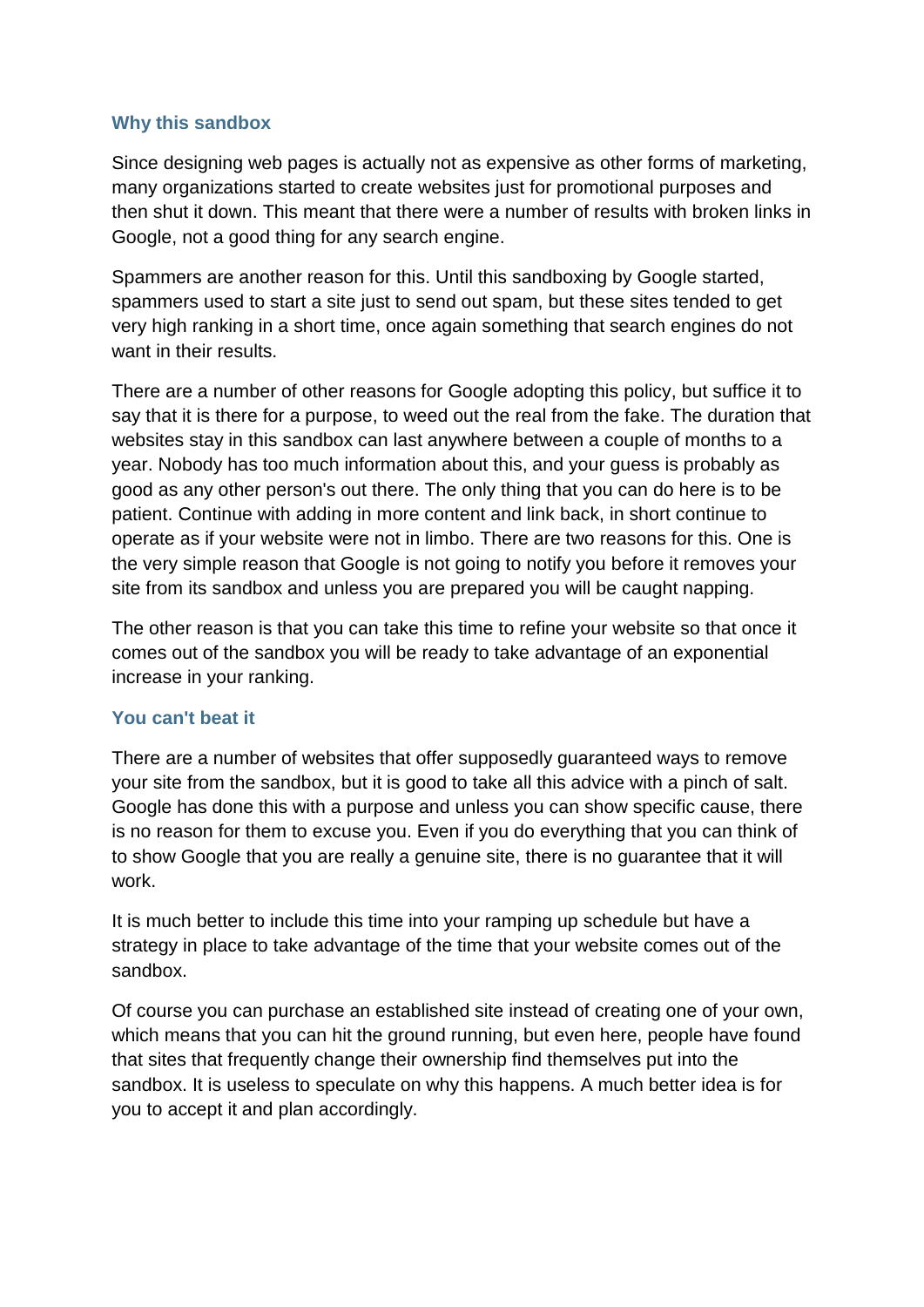

## **Be Nice to People and Customers**

<span id="page-30-0"></span>This is the final piece of the jigsaw and is both the first as well as the last thing that you have to remember. People sometimes tend to confuse being professional with not being nice without realizing that you can be professional and at the same time be nice.

Being nice is not something that you should have to work at. It is supposed to come naturally, as naturally as wishing your neighbors "Good morning". Yet it is still something that you should always keep in mind because with success comes an inflated sense of your own importance, and then you will not be nice any longer.

Why this being nice is important is because if you leave aside the purely moralistic aspect of this, it will tend to net you more money than if you are not. Just think of yourself going out to buy something, would you rather go to a person who is nice to you and makes you feel comfortable, or go to a place that does not. Most times even if going to the store where you like to go takes you longer you will still want to go there.

People online are the same; they will tend to overlook some faults on your side just because you are nice. Over time you can build such a strong brand image that it will become the hallmark of your website and yours can actually be a case in point of how even a very ordinary looking website has still managed to get such a high ranking on Google and manages to consistently hit numbers in the millions every week.

People do not visit a site anymore because it looks nice or because the graphics are amazing. This has become so common that there is nothing new in it. If you do go this way you will have to introduce some change every other week and not only is this exhausting, you will be incurring tremendous costs too.

People come to you because their browsing experience is good, and one of the best ways of doing this is being nice. Respond to every comment that people leave. Thank someone who wishes you well and help out someone who is asking you for it, however inane the question is. There are many ways in which you can be nice that it is practically impossible to tell a person how. It is just in the mindset. Many people who are nice enough in the beginning tend to get a little abrasive once they see a bit